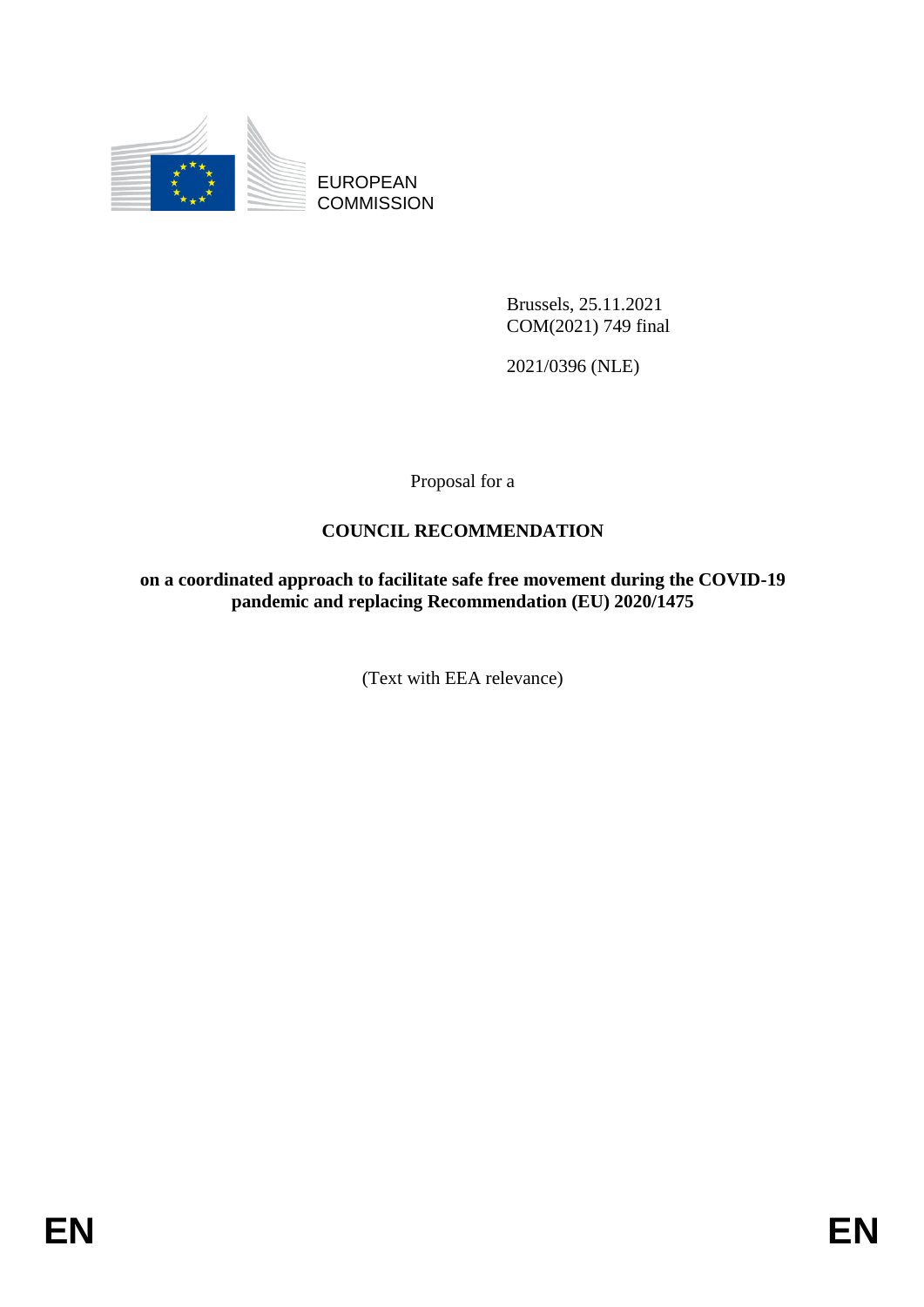# **EXPLANATORY MEMORANDUM**

## **1. CONTEXT OF THE PROPOSAL**

### **• Reasons for and objectives of the proposal**

The right of Union citizens to move and reside freely within the European Union is one of the Union's most cherished achievements, and an important driver of its economy. At the same time, the COVID-19 pandemic continues to pose an extraordinary threat to public health across the Union.

In response to the outbreak of the COVID-19 pandemic, the Member States have adopted various measures to limit the spread of the virus, some of which have had an impact on Union citizens' right to move and reside freely within the territory of the Member States, such as restrictions on entry or requirements for cross-border travellers to undergo tests for SARS-CoV-2 infection. When adopting and applying restrictions to free movement, Member States are under an obligation to respect principles of EU  $law<sup>1</sup>$ , in particular proportionality and nondiscrimination.

Unilateral measures in this area have caused significant disruptions as businesses and citizens were confronted with a wide array of diverging and rapidly changing measures. This is particularly harmful in a situation where the European economy has already been significantly affected by the virus. Such divergence may also undermine public trust in health measures, in particular vaccination, which could in turn exacerbate the epidemiological situation.

To ensure increased coordination among Member States, the Council adopted, on 13 October 2020, Council Recommendation (EU) 2020/1475 on a coordinated approach to the restriction of free movement in response to the COVID-19 pandemic<sup>2</sup>. The Council Recommendation established a coordinated approach on the following key points: the application of common criteria and thresholds when deciding whether to introduce restrictions to free movement, a mapping of the risk of COVID-19 transmission based on an agreed colour code, and a coordinated approach as to the measures, if any, which may appropriately be applied to persons moving between areas, depending on the level of risk of transmission in those areas. This Council Recommendation was later updated in light of developments in the epidemiological situation<sup>3</sup>.

To further facilitate safe free movement during the COVID-19 pandemic, the European Parliament and the Council adopted, on 14 June 2021, Regulation (EU) 2021/953<sup>4</sup> establishing the EU Digital COVID Certificate framework for the issuance, verification and

 $\mathbf{1}$ Notably Article 21 of the Treaty on the Functioning of the European Union and Directive 2004/38/EC of the European Parliament and of the Council of 29 April 2004 on the right of citizens of the Union and their family members to move and reside freely within the territory of the Member States amending Regulation (EEC) No 1612/68 and repealing Directives 64/221/EEC, 68/360/EEC, 72/194/EEC, 73/148/EEC, 75/34/EEC, 75/35/EEC, 90/364/EEC, 90/365/EEC and 93/96/EEC (OJ L 158, 30.4.2004, p. 77).

<sup>&</sup>lt;sup>2</sup> OJ L 337, 14.10.2020, p. 3.

<sup>3</sup> Council Recommendation (EU) 2021/119 of 1 February 2021 amending Recommendation (EU) 2020/1475 on a coordinated approach to the restriction of free movement in response to the COVID-19 pandemic (OJ L 36 I, 2.2.2021, p. 1).

<sup>&</sup>lt;sup>4</sup> Regulation (EU) 2021/953 of the European Parliament and of the Council of 14 June 2021 on a framework for the issuance, verification and acceptance of interoperable COVID-19 vaccination, test and recovery certificates (EU Digital COVID Certificate) to facilitate free movement during the COVID-19 pandemic (OJ L 211, 15.6.2021, p. 1).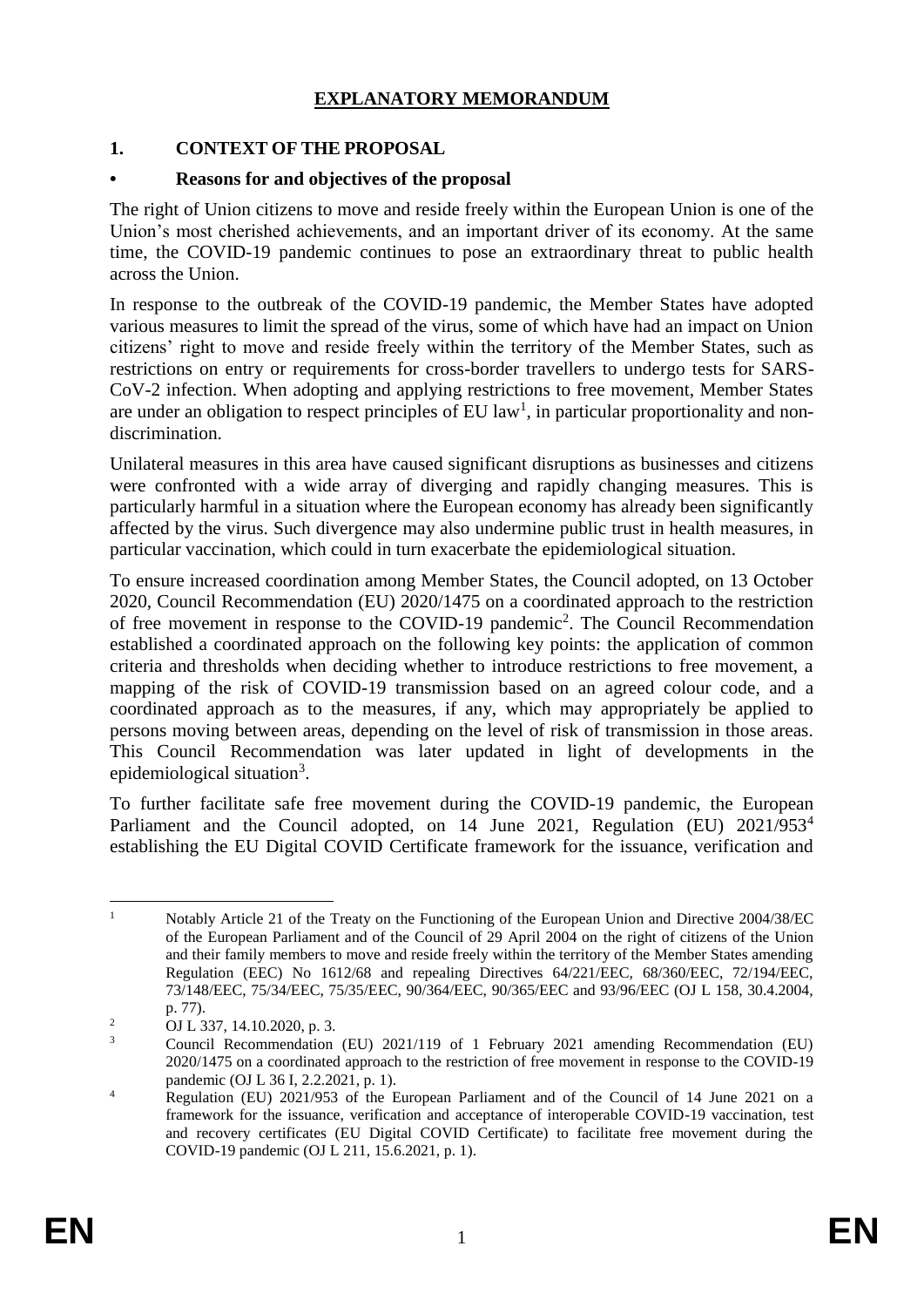acceptance of interoperable COVID-19 vaccination, test and recovery certificates<sup>5</sup>. To make best use of the EU Digital COVID Certificate framework, the Council also amended, on the same day, Council Recommendation (EU) 2020/1475<sup>6</sup>. According to the amended rules, vaccinated or recovered persons should be exempted from restrictions applied in line with the Council Recommendation.

Since June 2021, two important developments with an impact on the epidemiological situation, and thus also on free movement within the Union, have taken place. First, vaccine uptake has increased significantly, with the cumulative uptake of full vaccination among the total Union population reaching more than  $65\%$  by 19 November  $2021^7$  compared to less than 30% when the latest amendment and Regulation (EU)  $2021/953$  were adopted<sup>8</sup>.

Nonetheless, large variations in vaccine coverage across Member States and regions, and in specific population groups, remain. By 19 November 2021, uptake of full vaccination among the total population in the Member States ranged from 23.9% to 81.4% (28.6% to 92.6% among the adult population). This is of significant concern, as it provides ample opportunity for the virus to continue spreading and causing disease, particularly among the unvaccinated.

Compared to June 2021, a significantly higher percentage of the population is thus better protected from falling seriously ill and dying from COVID-19 as a result of the currently available COVID-19 vaccines, which offer protection against severe disease, loss of life and long-term consequences from infection. Vaccination is thus an extremely important – albeit not the only – tool in the arsenal against COVID-19, and efforts are needed to continue to increase vaccine uptake.

Second, the rollout of the EU Digital COVID Certificate has progressed at rapid pace. By November 2021, Member States have issued more than 650 million EU Digital COVID Certificates<sup>9</sup>. The EU Digital COVID Certificate is thus a widely available and reliably accepted tool to facilitate free movement during the COVID-19 pandemic. According to a Eurobarometer survey published in September 2021, about two thirds (65%) of respondents agreed that the EU Digital COVID Certificate is the safest means for free travel in Europe during the COVID-19 pandemic<sup>10</sup>. Almost all Member States also use the EU Digital COVID Certificate for domestic purposes.

The EU Digital COVID Certificate framework is not only used successfully by the EU Member States, the three non-EU European Economic Area countries<sup>11</sup> and Switzerland<sup>12</sup>, but

 $\overline{5}$ <sup>5</sup> Accompanied by Regulation (EU) 2021/954 of the European Parliament and of the Council of 14 June 2021 on a framework for the issuance, verification and acceptance of interoperable COVID-19 vaccination, test and recovery certificates (EU Digital COVID Certificate) with regard to third-country nationals legally staying or residing in the territories of Member States during the COVID-19 pandemic (OJ L 211, 15.6.2021, p. 24).

<sup>&</sup>lt;sup>6</sup> Council Recommendation (EU) 2021/961 of 14 June 2021 amending Recommendation (EU) 2020/1475 on a coordinated approach to the restriction of free movement in response to the COVID-19 pandemic (OJ L 213I , 16.6.2021, p. 1).

<sup>7</sup> <https://vaccinetracker.ecdc.europa.eu/public/extensions/COVID-19/vaccine-tracker.html#summary-tab>

<sup>8</sup> Data for week 24 of 2021, available at: [https://vaccinetracker.ecdc.europa.eu/public/extensions/COVID-](https://vaccinetracker.ecdc.europa.eu/public/extensions/COVID-19/vaccine-tracker.html#uptake-tab)[19/vaccine-tracker.html#uptake-tab](https://vaccinetracker.ecdc.europa.eu/public/extensions/COVID-19/vaccine-tracker.html#uptake-tab)

<sup>&</sup>lt;sup>9</sup> For detailed figures, see Report from the Commission to the European Parliament and the Council pursuant to Article 16(1) of Regulation (EU) 2021/953 of the European Parliament and of the Council on a framework for the issuance, verification and acceptance of interoperable COVID-19 vaccination, test and recovery certificates (EU Digital COVID Certificate) to facilitate free movement during the COVID-19 pandemic (COM(2021) 649 final).

<sup>10</sup> Available at: [https://www.europarl.europa.eu/at-your-service/files/be-heard/eurobarometer/2021/soteu](https://www.europarl.europa.eu/at-your-service/files/be-heard/eurobarometer/2021/soteu-flash-survey/soteu-2021-report-en.pdf)[flash-survey/soteu-2021-report-en.pdf](https://www.europarl.europa.eu/at-your-service/files/be-heard/eurobarometer/2021/soteu-flash-survey/soteu-2021-report-en.pdf)

<sup>&</sup>lt;sup>11</sup> Iceland, Liechtenstein and Norway.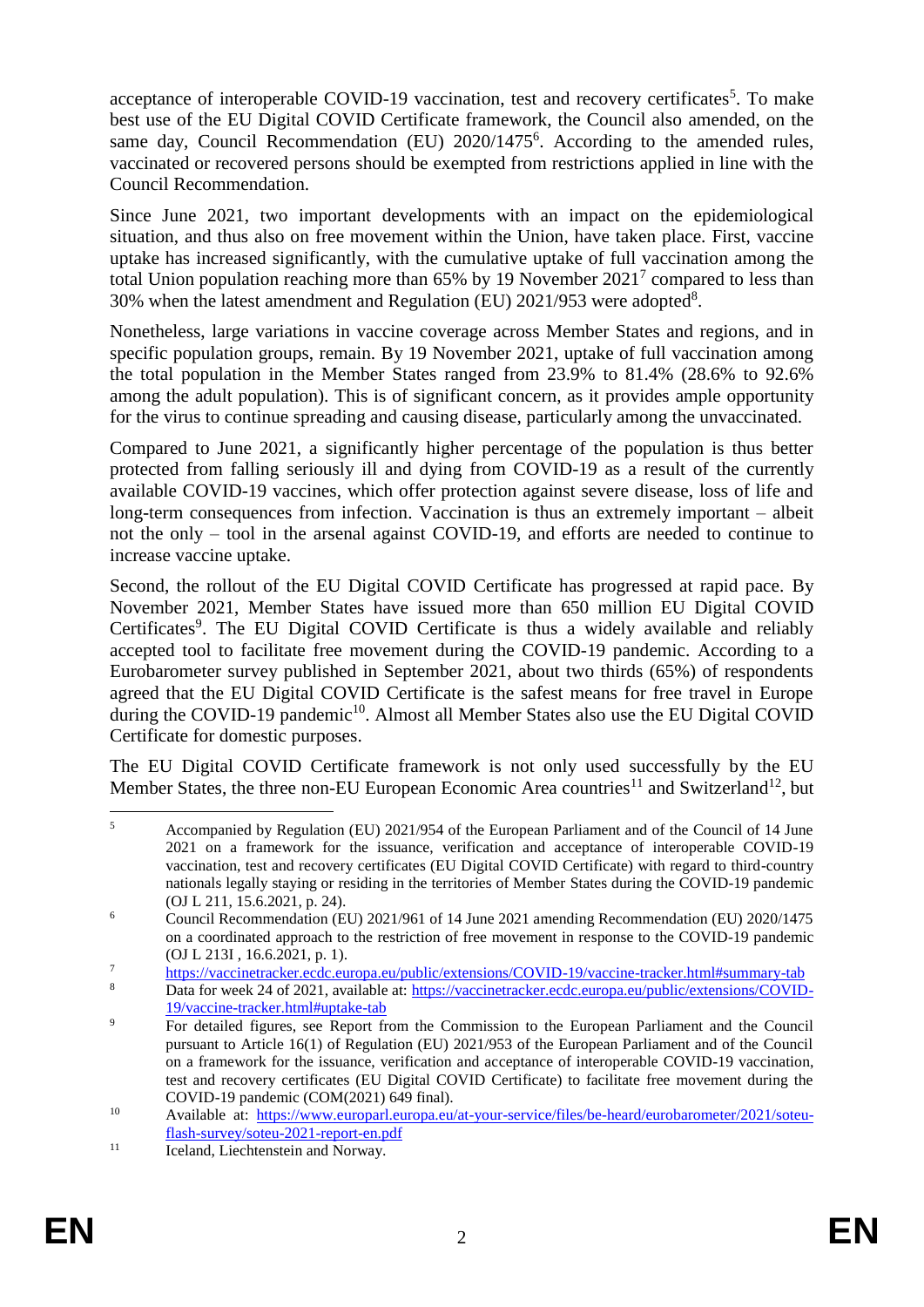also by 20 other third countries and territories<sup>13</sup>, with more third countries expected to join in the future. As a result, the EU Digital COVID Certificate framework is the only large-scale system operational internationally<sup>14</sup>.

At the same time, the epidemiological situation within the Union, characterised by a high and increasing overall case notification rate, remains challenging, justifying the maintenance or reintroduction of measures aimed at protecting public health. The European Centre for Disease Prevention and Control (ECDC) recommends the further increase of COVID-19 vaccination coverage in all eligible age groups, as well as the maintenance of nonpharmaceutical measures, such as the use of face masks, improved ventilation in closed spaced and physical distancing measures, as major tools to reduce the further spread of the virus and its variants<sup>15</sup>.

In view of these developments, the common approach set out in Council Recommendation (EU) 2020/1475 should be adapted further, as also requested by the European Council in its conclusions of 22 October  $2021^{16}$ . In particular, a person's COVID-19 vaccination, test or recovery status, as evidenced by an EU Digital COVID Certificate, should be the key determinant. As EU Digital COVID Certificates can be safely issued, verified and accepted, persons exercising their right of free movement within the Union who are in the possession of a valid EU Digital COVID Certificate should not be subject to additional restrictions to free movement, such as further tests for SARS-CoV-2 infection. In particular, such persons should in principle not be required to undergo quarantine, given that it constitutes a significant restriction to free movement.

This approach is supported by recommendations issued by the World Health Organization  $(WHO)^{17}$ , according to which fully vaccinated travellers, as well as travellers who have recovered from COVID-19 within the 6 months prior to travelling, should not be subject to additional restrictions. Persons who do not fall within these two categories should be able to travel based on a negative test for SARS-CoV-2 infection.

To simplify the exercise of the right of free movement within the Union, it is necessary to establish a common understanding of the conditions that the three types of EU Digital COVID Certificates (vaccination, test and recovery) need to meet in order to be accepted. This should take into account the latest developments, notably the epidemiological situation and the beginning rollout of vaccine booster doses.

In connection with the administration of booster doses, more and more Member States are adopting rules as to how long vaccination certificates issued following the primary vaccination series are accepted, taking into account that the protection from infection and mild disease with COVID-19 resulting from vaccination appears to be waning over time.

 $12$ <sup>12</sup> Union citizens and Swiss nationals enjoy reciprocal rights of entry and residence based on the Agreement between the European Community and its Member States, of the one part, and the Swiss Confederation, of the other, on the free movement of persons (OJ L 114, 30.4.2002, p. 6).

<sup>13</sup> [https://ec.europa.eu/info/live-work-travel-eu/coronavirus-response/safe-covid-19-vaccines](https://ec.europa.eu/info/live-work-travel-eu/coronavirus-response/safe-covid-19-vaccines-europeans/eu-digital-covid-certificate_en#recognition-of-covid-certificates-from-third-non-eu-countries)[europeans/eu-digital-covid-certificate\\_en#recognition-of-covid-certificates-from-third-non-eu-countries](https://ec.europa.eu/info/live-work-travel-eu/coronavirus-response/safe-covid-19-vaccines-europeans/eu-digital-covid-certificate_en#recognition-of-covid-certificates-from-third-non-eu-countries)

 $14 \over 15$  COM(2021) 649 final.

<sup>15</sup> [https://www.ecdc.europa.eu/sites/default/files/documents/covid-19-rapid-risk-assessment-16th-update](https://www.ecdc.europa.eu/sites/default/files/documents/covid-19-rapid-risk-assessment-16th-update-september-2021.pdf)[september-2021.pdf](https://www.ecdc.europa.eu/sites/default/files/documents/covid-19-rapid-risk-assessment-16th-update-september-2021.pdf)

<sup>16</sup> EUCO 17/21.

<sup>17</sup> WHO-2019-nCoV-Policy-Brief-Risk-based-international-travel-2021.1, available at: [https://www.who.int/publications/i/item/WHO-2019-nCoV-Policy-Brief-Risk-based-international](https://www.who.int/publications/i/item/WHO-2019-nCoV-Policy-Brief-Risk-based-international-travel-2021.1)[travel-2021.1](https://www.who.int/publications/i/item/WHO-2019-nCoV-Policy-Brief-Risk-based-international-travel-2021.1)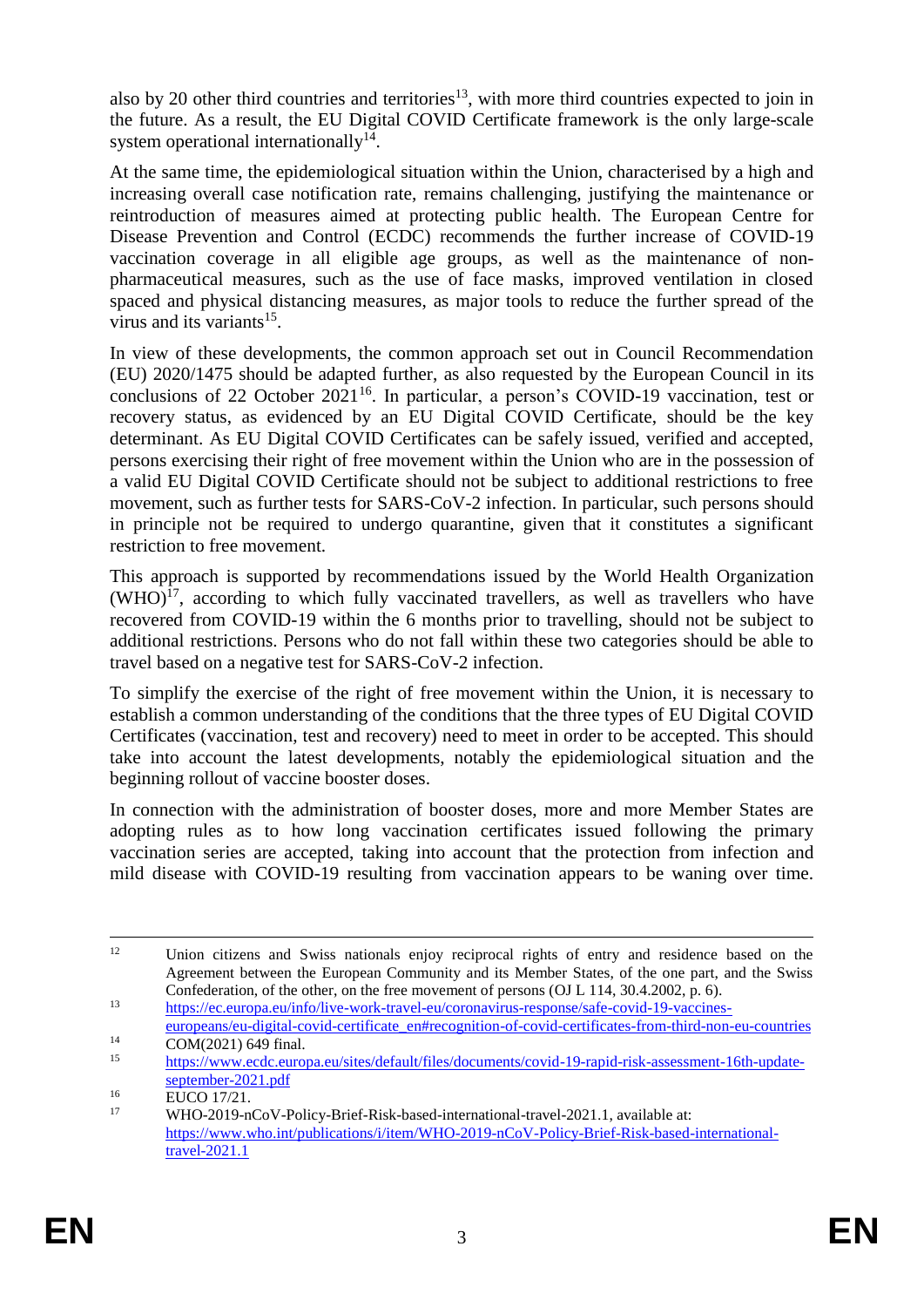These rules either apply to domestic use-cases only, or also apply to the use of vaccination certificates for the purpose of travel.

On 24 November 2021, ECDC issued a Rapid Risk Assessment<sup>18</sup> indicating that EU/EEA countries should urgently consider a booster dose for those 40 years and over, targeting the most vulnerable and the elderly and that countries could also consider a booster dose for all adults 18 years and older at least 6 months after completing their primary series to increase protection against infection due to waning immunity. This could potentially reduce the transmission in the population and prevent additional hospitalisations and deaths.

To avoid diverging and disruptive measures, the Commission proposes to establish, for the purpose of travel, a standard acceptance period of 9 months for vaccination certificates. This takes into account the guidance of ECDC regarding the administration of booster doses as of 6 months after completion of the primary vaccination series, and provides for an additional period of 3 months to ensure that national vaccination campaigns can adjust and citizens can have access to the administration of boosters. To ensure a coordinated approach, Member States should not accept vaccination certificates issued following the completion of the primary vaccination series if more than 9 months have passed since the administration of the dose indicated therein.

The standard acceptance period of 9 months should apply to certificates issued following the completion of the primary vaccination series. Member States should immediately take all necessary steps to ensure access to vaccination for those population groups whose previously issued vaccination certificates approach the limit of the standard acceptance period, with full regard for domestic decisions on prioritisation for different population groups in the vaccination roll-out in light of national policy and the epidemiological situation.

As reported by ECDC, the follow-up times after administration of booster doses in the available studies are short, and further monitoring of data is needed to determine the duration of immunity following the booster dose against infection, mild disease and severe disease. As of yet, there are no studies expressly addressing the effectiveness of boosters on transmission of SARS-CoV-2 and therefore for now it is not possible to determine an acceptance period for boosters. However, the emerging data on their effectiveness on restoring a high protection against infection indicate that booster doses are also likely to have an important impact on limiting onward transmission and it can reasonably be expected that protection from booster vaccinations may last longer than that resulting from the primary series.

This proposed approach needs to be carefully and closely monitored to assess whether adaptations or changes might be needed on the basis of newly emerging scientific evidence. On the basis of such evidence, the Commission may, if needed, put forward a proposal to apply an appropriate acceptance period also for certificates issued following the administration of a booster dose. It must be duly noted that while vaccines at this stage continue to be highly effective against severe disease, hospitalisations and deaths, the protection against infection and transmission may be subject to decrease over time. In addition, a slight decrease in protection among older individuals and those with clinical risk factors for more severe disease has been observed.

As outlined above, measures made necessary by the COVID-19 pandemic should thus be applied at the personal instead of the regional level, meaning that travellers with a valid certificate should in principle not be subject to additional restrictions. At the same time, the traffic light map showing the epidemiological situation at the regional level should be

 $18$ <sup>18</sup> <https://www.ecdc.europa.eu/en/publications-data/rapid-risk-assessment-sars-cov-2-november-2021>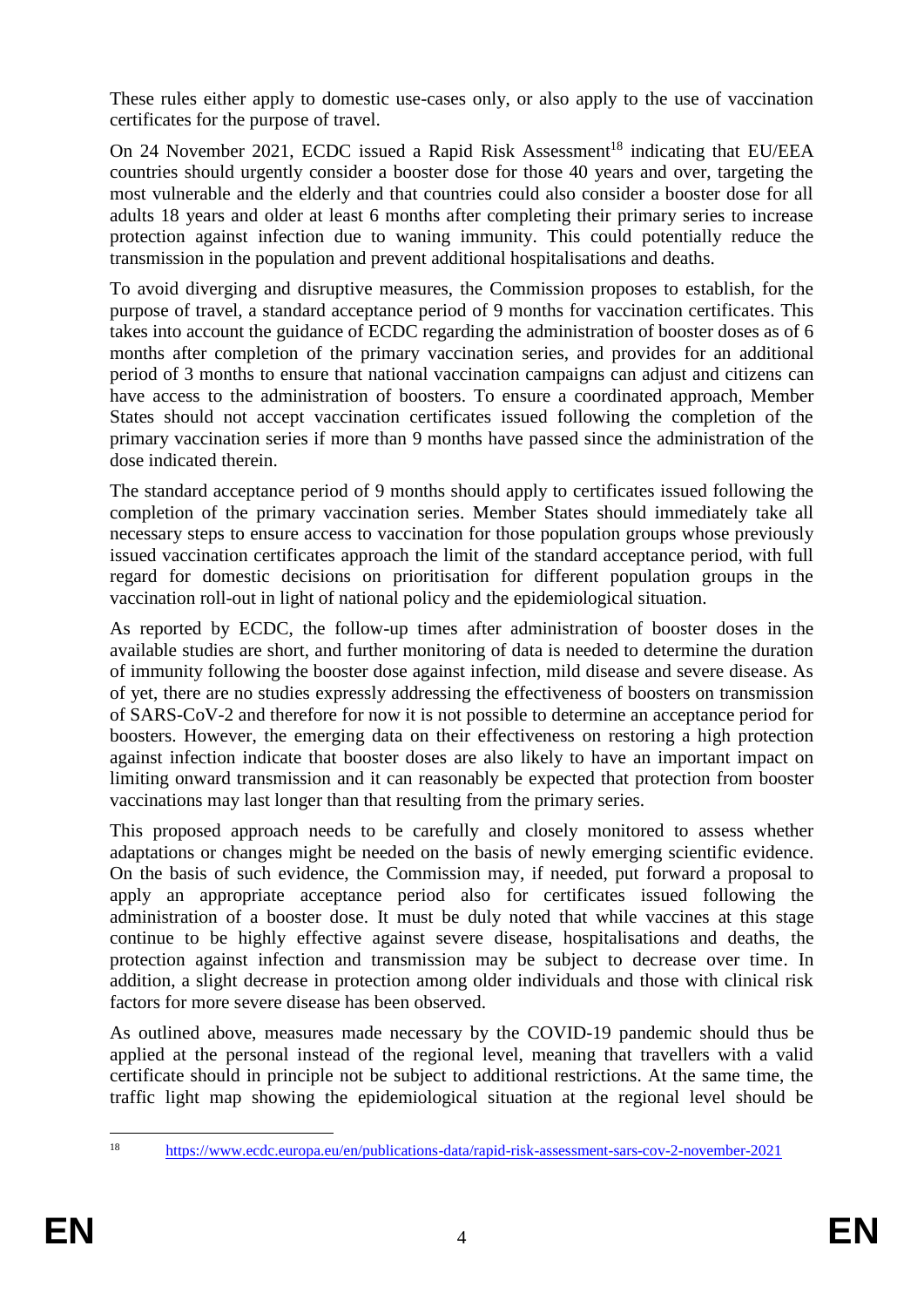maintained in an adapted form, as it is a useful and easily understandable tool for the public and Member States' authorities. In addition to serving as an information-tool, the map should form the basis for specific rules regarding travel from areas with particularly low or particularly high levels of circulation of the virus.

Travellers arriving from areas where the virus is circulating at very low levels, should, in line with the principle of proportionality, not be subject to any restrictions. Such travellers should thus not be required to be in the possession of an EU Digital COVID Certificate or undergo a test for SARS-CoV-2 infection when exercising free movement within the Union. This is without prejudice to the domestic use in the Member States (access to events, restaurants, etc.). Of course, many such travellers will nevertheless be in the possession of a certificate, notably as result of vaccination.

On the other hand, particular attention should be paid to areas where the virus is circulating at very high levels, given the increased likelihood of importing cases from these areas, as well as the strain that prolonged periods of high case numbers can put on these areas' public healthcare systems. To mitigate these public health risks, Member States should advise against all non-essential travel to and from such areas. In addition, persons not in the possession of a vaccination or recovery certificate arriving from such areas should be required to undergo tests and quarantine/self-isolate.

Possibly newly emerging SARS-CoV-2 variants remain a cause for concern and should be carefully monitored. ECDC regularly assesses new evidence on variants detected through epidemic intelligence, rules-based genomic variant screening, or other scientific sources<sup>19</sup>. To obtain timely and accurate information on the emergence and circulation of SARS-CoV-2 variants of concern or interest, it is also important that Member States maintain or attain a sufficiently high sequencing volume. Insufficient sequencing volume limits the ability to detect circulating variants of concern before they have an impact on the overall epidemiological situation. In this context, the framework for the definition and assessment of criteria that could result in the triggering of public health interventions against variants of concern, currently being developed by the European expert group on SARS-CoV-2 variants<sup>20</sup>, should be taken into account once available.

The SARS-CoV-2 variants 'Alpha' and 'Delta' have demonstrated the negative impact new SARS-CoV-2 variants can have on the epidemiological situation. While it may be very difficult to stop the spread of a variant once it has been detected within the Union, given their potential impact, the Commission proposes a procedure for a coordinated approach to delay the spread of new variants within the Union. This should also apply to situations where Member States impose, in accordance with Union law, restrictions because the epidemiological situation in an area worsens quickly, in particular in areas already seriously affected.

In view of the extent of the changes to the approach as set out in Council Recommendation (EU) 2020/1475 as amended, the Commission proposes to replace it with a new Council Recommendation rather than to amend it further. In addition, the Commission proposes to link its period of application to Regulation (EU) 2021/953, as both instruments are meant to expire once the COVID-19 pandemic has ended and no further pandemic-related restrictions to free movement are needed.

 $19$  $\frac{19}{20}$  <https://www.ecdc.europa.eu/en/covid-19/variants-concern><br>20

[https://ec.europa.eu/transparency/expert-groups-register/screen/expert](https://ec.europa.eu/transparency/expert-groups-register/screen/expert-groups/consult?lang=en&groupId=3791&fromMeetings=true&meetingId=27935)[groups/consult?lang=en&groupId=3791&fromMeetings=true&meetingId=27935](https://ec.europa.eu/transparency/expert-groups-register/screen/expert-groups/consult?lang=en&groupId=3791&fromMeetings=true&meetingId=27935)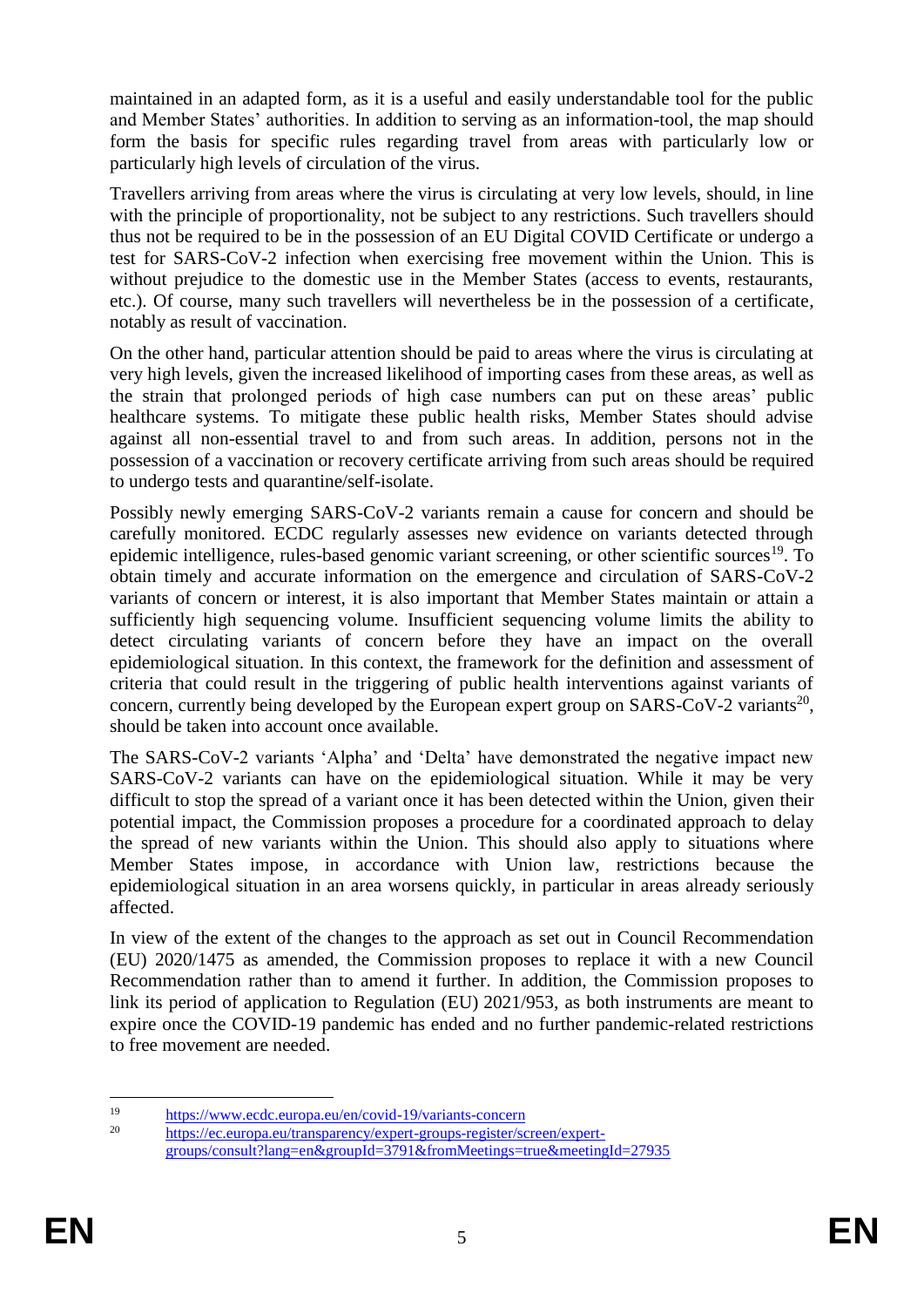## **• Consistency with existing policy provisions in the policy area**

This recommendation serves to implement the existing provisions related to restrictions of the freedom of movement on grounds of public health.

## **• Consistency with other Union policies**

This recommendation is in line with other Union policies, including those regarding public health and internal border controls.

## **2. LEGAL BASIS, SUBSIDIARITY AND PROPORTIONALITY**

### **• Legal basis**

The Treaty on the Functioning of the European Union (TFEU), and in particular Articles 21(2), 168(6) and 292.

#### **• Subsidiarity**

Article 292 TFEU enables the Council to adopt recommendations. According to this provision, the Council shall act on a proposal from the Commission in all cases where the Treaties provide that it shall adopt acts on a proposal from the Commission.

This applies in the current situation, as a consistent approach is necessary to avoid disruptions caused by unilateral and not sufficiently coordinated measures restricting free movement within the Union. Article 21(1) TFEU stipulates that every citizen of the Union shall have the right to move and reside freely within the territory of the Member States, subject to the limitations and conditions laid down in the Treaties and by the measures adopted to give effect to them. If action by the Union should prove necessary to attain this objective, the European Parliament and the Council, acting in accordance with the ordinary legislative procedure, may adopt provisions with a view to facilitating the exercise of these rights.

Pursuant to Article 168(6), the Council, on a proposal from the Commission, may also adopt recommendations for the purposes of ensuring a high level of human health protection in the definition and implementation of all Union policies and activities.

## **• Proportionality**

The adoption of unilateral or uncoordinated measures is likely to lead to restrictions on free movement that are inconsistent and fragmented, resulting in uncertainty for Union citizens when exercising their EU rights. The proposal does not go beyond what is necessary and proportionate for achieving the intended objective.

#### **3. RESULTS OF EX-POST EVALUATIONS, STAKEHOLDER CONSULTATIONS AND IMPACT ASSESSMENTS**

## **• Ex-post evaluations/fitness checks of existing legislation**

n.a.

## **• Stakeholder consultations**

The proposal takes into account the discussions held at regular intervals with Member States, the information available on the evolving epidemiological situation, and relevant available scientific evidence.

**• Impact assessment**

n.a.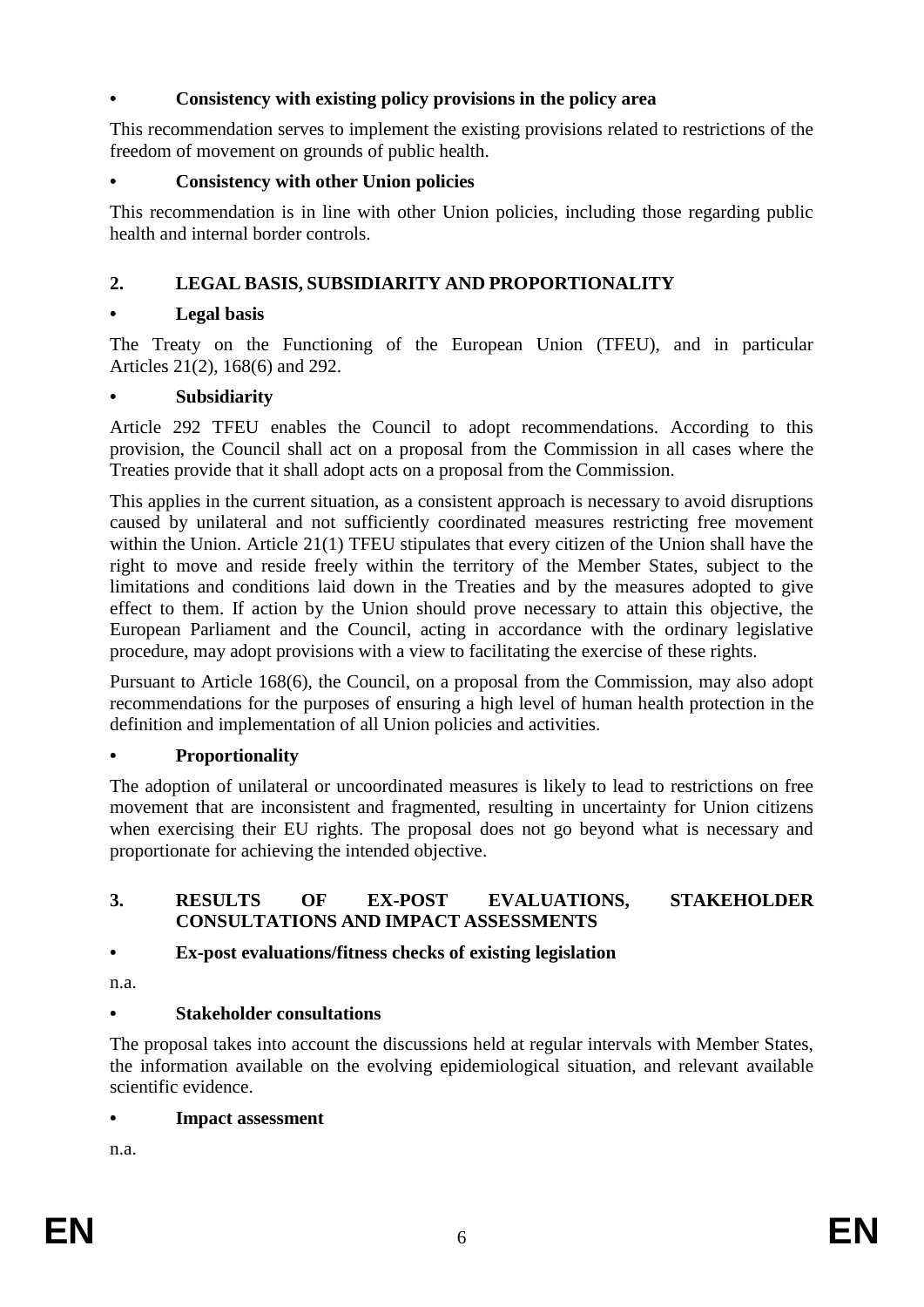## **• Fundamental rights**

Freedom of movement is a fundamental right enshrined in Article 45 of the Charter of Fundamental Rights of the European Union. Subject to the principle of proportionality, limitations may be made only if they are necessary and genuinely meet objectives of general interest recognised by the Union or the need to protect the rights and freedom of others. Article 21 of the Charter prohibits restriction on ground of nationality within the scope of application of the Treaties.

Any limitations to the freedom of movement within the Union justified on grounds of public health must be necessary, proportionate and based on objective and non-discriminatory criteria. They must be suitable for securing the attainment of the objective that they pursue; and not go beyond what is necessary in order to attain that objective.

# **4. BUDGETARY IMPLICATIONS**

None.

# **5. OTHER ELEMENTS**

# **• Detailed explanation of the specific provisions of the proposal**

The coordinated framework among Member States should be centred upon possession of an EU Digital COVID Certificate. Travellers with a certificate meeting certain conditions should not be subject to additional restrictions to free movement:

- Possession of a valid vaccination certificate should qualify if it indicates that sufficient time has passed since full vaccination as defined in the recommendation, and provided that not more than 9 months have passed since the date of vaccination, where the certificate was issued following the completion of the primary vaccination series.
- Possession of a valid test certificate should qualify if it falls within the standard validity periods defined in the recommendation;
- Possession of a valid recovery certificate should qualify if it indicates that less than 180 days have passed since the date of the first positive test result.

Where reference is made to the EU Digital COVID Certificate, this should also include COVID-19 certificates issued to Union citizens and their family members by third countries covered by so-called 'equivalence decisions' adopted pursuant to Article 3(10) or Article 8(2) of Regulation (EU) 2021/953 for the purpose of facilitating the right of free movement within the Union.

Persons not in the possession of an EU Digital COVID Certificate could be required to undergo a test for SARS-CoV-2 infection prior to or after arrival.

Quarantine should be required only in exceptional circumstances as set out in the recommendation, namely:

- in case of travellers not in the possession of a vaccination or recovery certificate arriving from areas where the virus is circulating at very high levels; or
- in response to a new SARS-CoV-2 variant of concern or interest.

In a limited number of cases, persons exercising free movement rights should not be required to be in the possession of an EU Digital COVID Certificate: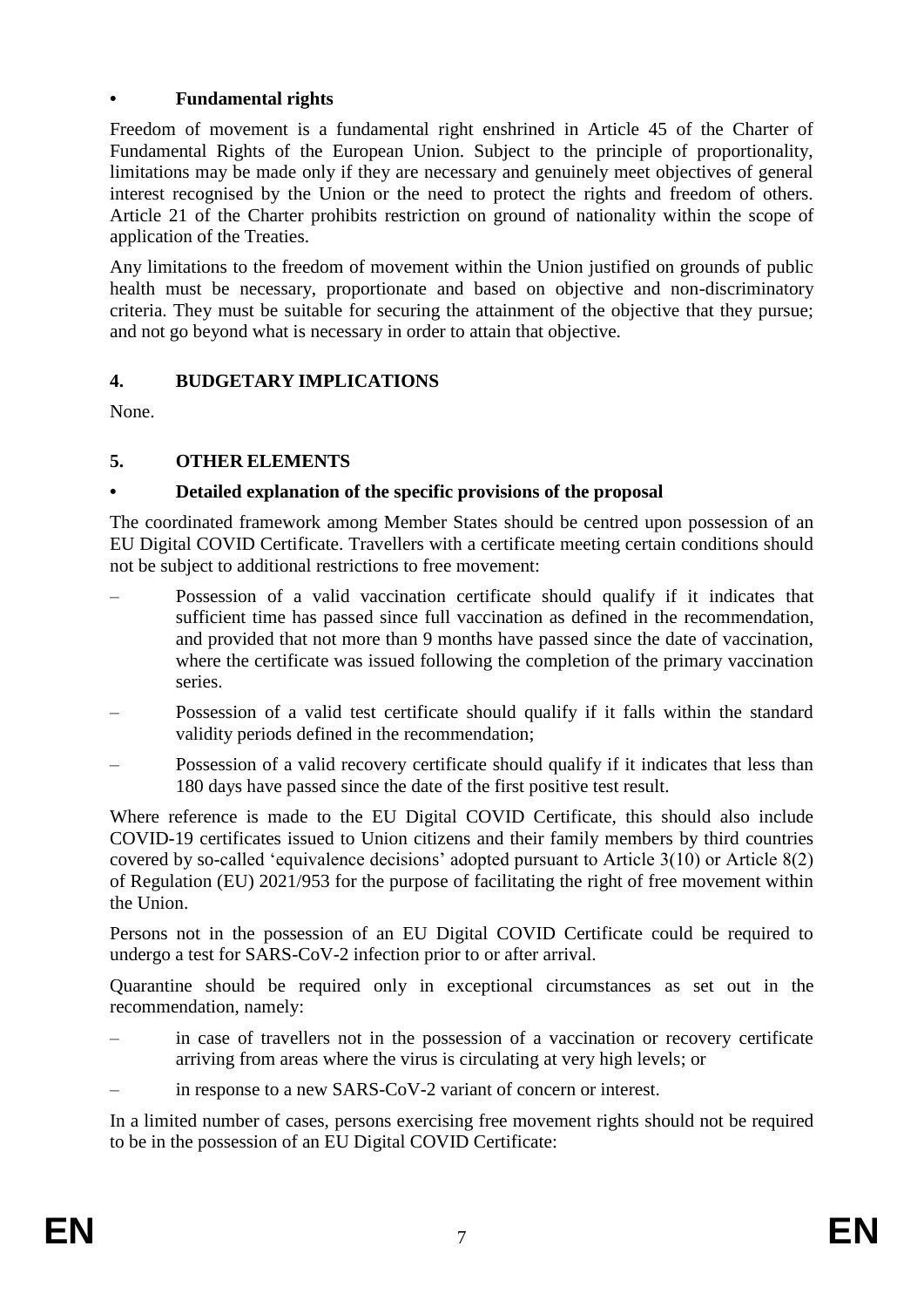- Persons travelling for an essential function or need<sup>21</sup> and cross-border communities.
- Persons travelling from areas where the virus is circulating at very low levels, given the limited risk of carrying the virus.

In addition, specific rules should apply to children exercising free movement rights:

- When travelling from areas other than those where the virus is circulating at very high levels, children under 12 years of age should not be required to be in the possession of an EU Digital COVID Certificate;
- When travelling from areas where the virus is circulating at very high levels, children aged 6 to 12 years in the possession of a valid EU Digital COVID Certificate or a negative test for SARS-CoV-2 infection, be it a vaccination, test or recovery certificate, should not be required to undergo quarantine/self-isolation;
- When travelling from areas where the virus is circulating at very high levels, children under 6 years of age should be exempt from the requirement to undergo travelrelated quarantine/self-isolation or tests for SARS-CoV-2 infection.

To address SARS-CoV-2 variants of concern or interest, and in particular to ensure a coordinated approach regarding efforts aimed at delaying the spread of a new variant within the Union, the so-called 'emergency brake' procedure should be streamlined and simplified:

- If a Member State considers it necessary to impose measures on travel from another Member State due to the emergence of a new variant of concern or interest or due to a rapidly deteriorating epidemiological situation in a Member State or region thereof, it should inform the Commission and the Council as soon as possible.
- A roundtable of the Council's Integrated Political Crisis Response (IPCR) arrangements should be organised, giving the Member State concerned the opportunity to outline the reasoning for its measures. Similarly, based on ECDC's ongoing surveillance activities, the Commission may suggest that a roundtable is called.
- At this occasion, the Commission may suggest a coordinated approach regarding travel from the affected Member State/region aimed, in particular, at delaying the spread of the variant within the EU (for example testing requirements for vaccinated/recovered persons, quarantine requirements for all/unvaccinated travellers, etc.).
- The IPCR may then conclude to recommend the implementation of these measures by all Member States. The situation should then be reviewed regularly, and the Commission or Member States may suggest lifting the specific measures taken.
- In addition, ECDC should continue to publish its maps on SARS-CoV-2 variants, notably on sequencing volumes and variant distribution.

To continue to provide the public and Member States' authorities with information as to the evolution of the epidemiological situation across the Union, the regional traffic light map should be maintained. Taking into account the progress in terms of vaccine uptake, the map's criteria and thresholds should, however, be adapted. The criterion of new cases should be weighted by the vaccine uptake in the same region, to take into account that vaccination reduces the risk of transmitting SARS-CoV-2. For example, in an area where half of the

 $21$ <sup>21</sup> This list is more limited than before as many essential travellers have had the opportunity to be vaccinated in the meantime.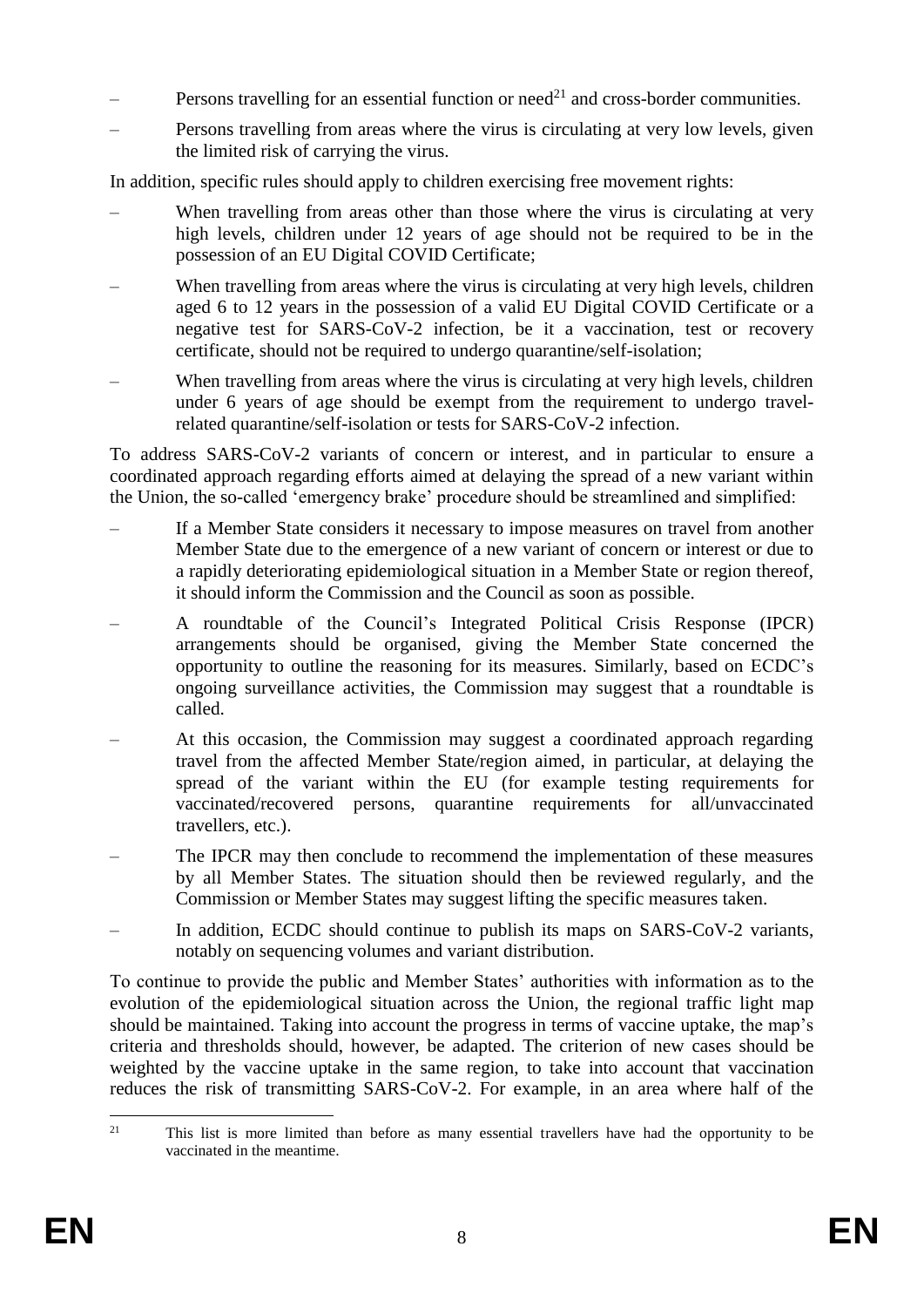population is vaccinated, the weighted rate should amount to 75% of the case notification rate. The resulting weighted rate should be assigned a colour-code<sup>22</sup> using the thresholds of the risk assessment model developed by  $ECDC<sup>23</sup>$  regarding the 14-day case notification rate, except for regions with an insufficient testing rate. The specifics of the map should be included in an annex to the recommendation.

In addition to providing information, the traffic light map should be used to determine, for the purposes outlined above, the areas where the virus is circulating at very low levels (indicated in green), as well as the areas where the virus is circulating at very high levels (indicated in dark red $)^{24}$ .

<sup>1</sup> <sup>22</sup> Green, orange, red, dark red, dark grey, where the testing rate is insufficient, or grey, when insufficient data is available.

<sup>&</sup>lt;sup>23</sup> Described in Annex 2 of the 15th update of ECDC's Risk Assessment for COVID-19, available at: <https://www.ecdc.europa.eu/sites/default/files/documents/RRA-15th-update-June%202021.pdf>

<sup>&</sup>lt;sup>24</sup> The standard rules should thus apply to persons travelling from 'orange', 'red', 'dark grey' or 'grey' areas.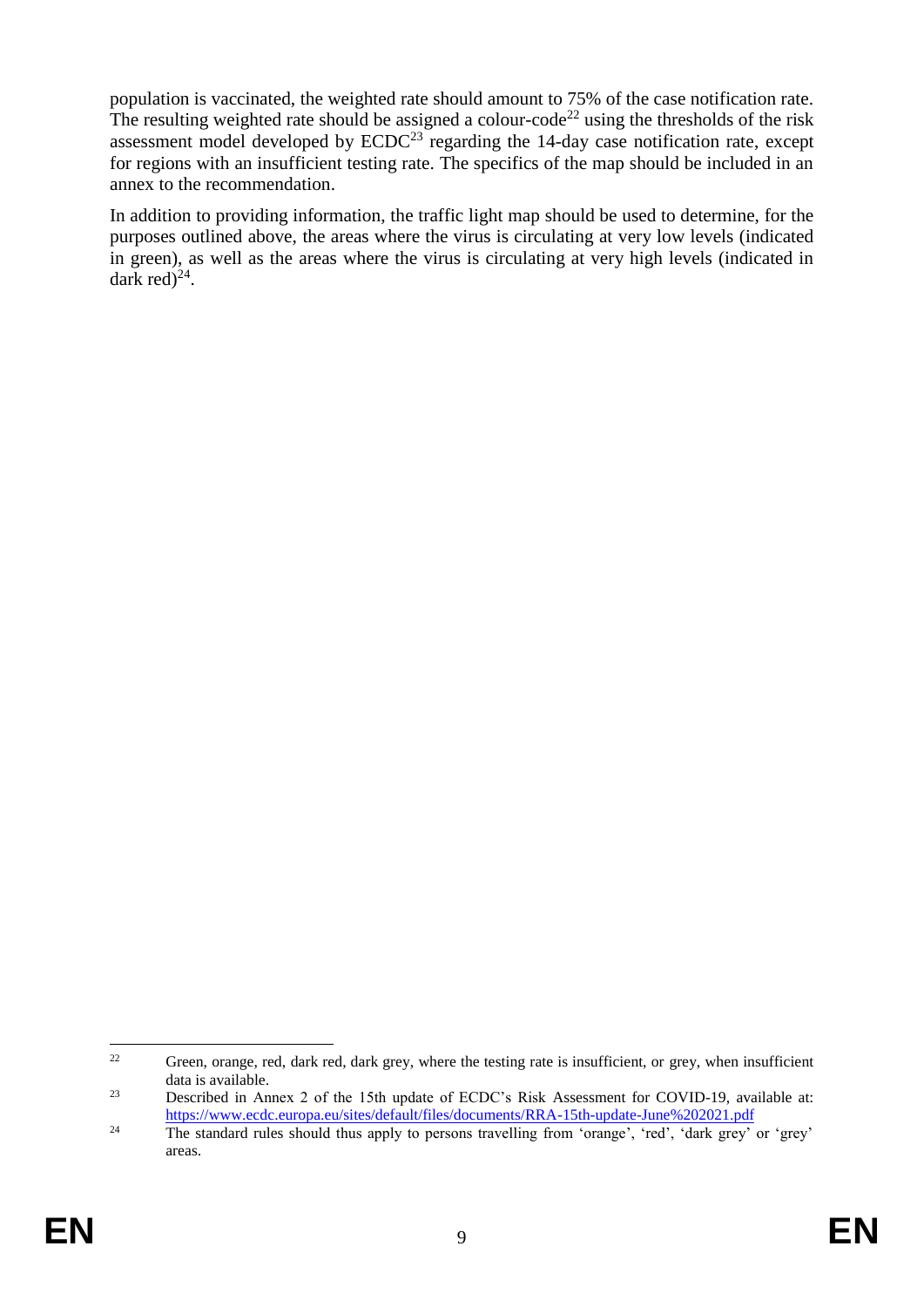2021/0396 (NLE)

### Proposal for a

# **COUNCIL RECOMMENDATION**

#### **on a coordinated approach to facilitate safe free movement during the COVID-19 pandemic and replacing Recommendation (EU) 2020/1475**

(Text with EEA relevance)

#### THE COUNCIL OF THE EUROPEAN UNION,

Having regard to the Treaty on the Functioning of the European Union, and in particular Article 21(2), Article 168(6) and Article 292, first and second sentence thereof,

Having regard to the proposal from the European Commission,

Whereas:

- (1) Citizenship of the Union confers on every citizen of the Union the right of free movement.
- (2) Pursuant to Article 21(1) of the Treaty, every citizen of the Union has the right to move and reside freely within the territory of the Member States, subject to the limitations and conditions laid down in the Treaties and by the measures adopted to give effect to them. Directive 2004/38/EC of the European Parliament and of the Council<sup>25</sup> gives effect to that right. Article 45 of the Charter of Fundamental Rights of the European Union (the Charter) also provides for freedom of movement and residence. Since the action of the Union proves necessary to attain the objective laid down in Article 21 of the Treaty, and the Treaties do not otherwise provide the necessary powers, the Council may adopt provisions with a view to facilitating the exercise of the rights to move and reside freely.
- (3) Pursuant to Article 168(1) of the Treaty, a high level of human health protection is to be ensured in the definition and implementation of all Union policies and activities.
- (4) On 30 January 2020, the Director-General of the World Health Organization (WHO) declared a public health emergency of international concern over the global outbreak of novel coronavirus, which causes Coronavirus disease 2019 (COVID-19). On 11 March 2020, the WHO made the assessment that COVID-19 can be characterized as a pandemic.
- (5) To limit the spread of the virus, the Member States have adopted various measures, some of which have had an impact on Union citizens' right to move and reside freely within the territory of the Member States, such as restrictions on entry or requirements

 $25$ <sup>25</sup> Directive 2004/38/EC of the European Parliament and of the Council of 29 April 2004 on the right of citizens of the Union and their family members to move and reside freely within the territory of the Member States amending Regulation (EEC) No 1612/68 and repealing Directives 64/221/EEC, 68/360/EEC, 72/194/EEC, 73/148/EEC, 75/34/EEC, 75/35/EEC, 90/364/EEC, 90/365/EEC and 93/96/EEC (OJ L 158, 30.4.2004, p. 77).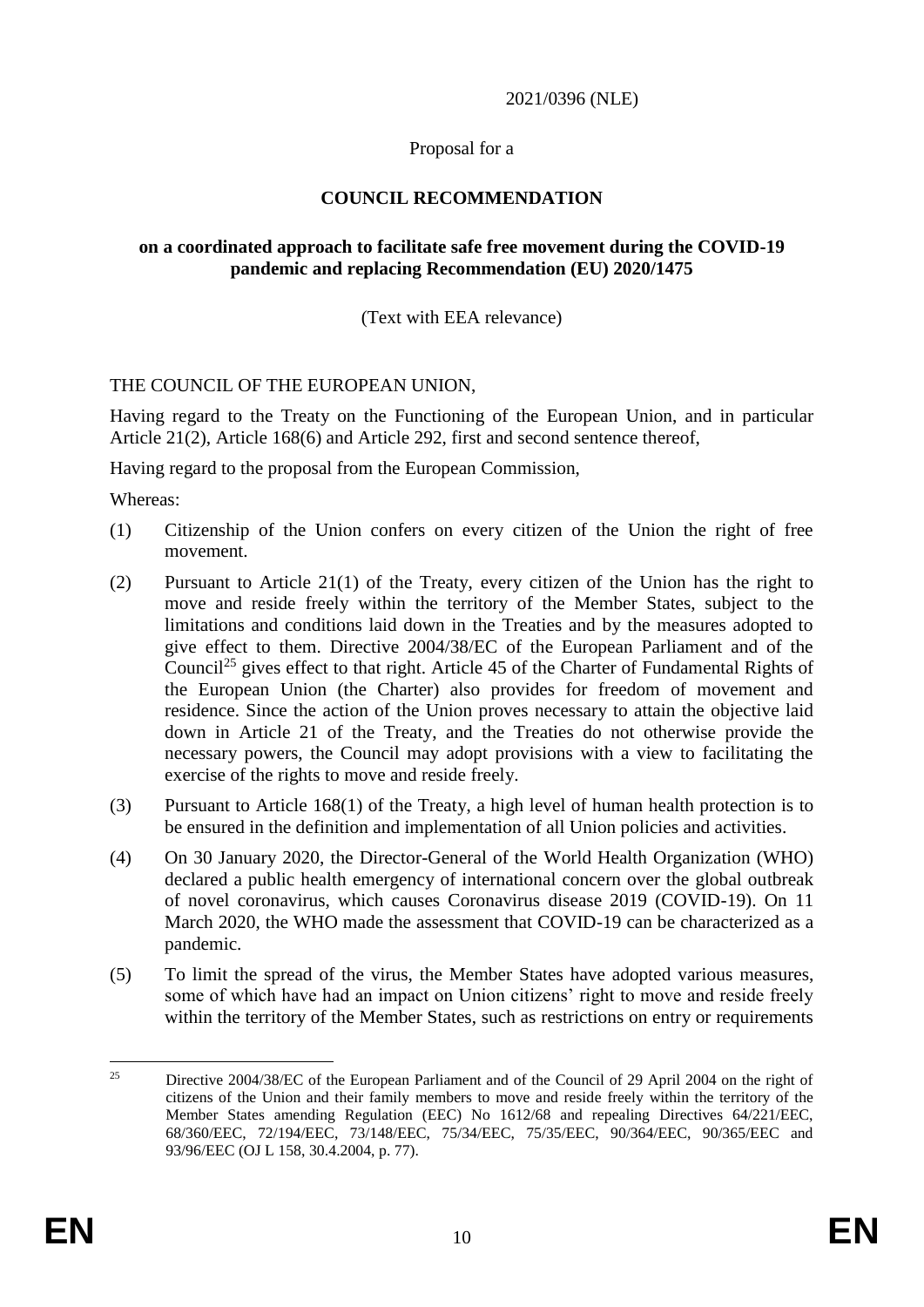for cross-border travellers exercising free movement rights to undergo tests for SARS-CoV-2 infection.

- (6) As the COVID-19 pandemic has caused an unprecedented health emergency, the protection of public health has become an overriding priority for both the Union and its Member States. On the basis of the protection of public health, Member States may take measures that restrict the free movement of persons within the Union. According to Article 168(7) of the Treaty, the definition of national health policies, including the organisation and delivery of health services and medical care, is the responsibility of Member States and may therefore vary from one Member State to another. While Member States are competent to decide on the most appropriate measures to safeguard public health, it is appropriate to ensure the coordination of such measures, with a view to safeguarding the exercise of the right of free movement and combatting a serious cross-border threat to health such as COVID-19.
- (7) When adopting and applying restrictions to free movement, Member States should respect principles of Union law, in particular proportionality and non-discrimination. This Recommendation is intended to facilitate the application of these principles, in a coordinated manner, to the exceptional situation caused by the COVID-19 pandemic.
- (8) Unilateral measures in this area have the potential to cause significant disruptions as businesses and citizens are confronted with a wide array of diverging and rapidly changing measures. This is particularly harmful in a situation where the economy of the Union has already been significantly affected by the virus.
- (9) A coordinated approach aims to prevent the reintroduction of internal border controls. Border closures or blanket travel bans, as well as suspension of flights, land transport and water crossings, are not justified, as more targeted and coordinated measures, such as COVID-19 certificates or testing, have a sufficient impact and cause less disruption. The system of 'Green Lanes'<sup>26</sup> should keep transport flows moving, in particular to ensure the free movement of goods and services, thus avoiding supply chain disruptions.
- (10) To ensure increased coordination among Member States, the Council adopted, on 13 October 2020, Recommendation (EU) 2020/1475<sup>27</sup>. That Recommendation established a coordinated approach on the following key points: the application of common criteria and thresholds when deciding whether to introduce restrictions to free movement, a mapping of the risk of COVID-19 transmission based on an agreed colour code, and a coordinated approach as to the measures, if any, which may appropriately be applied to persons moving between areas, depending on the level of risk of transmission in those areas. On 1 February 2021, the Council adopted Recommendation (EU) 2021/119<sup>28</sup> amending Recommendation (EU) 2020/1475 in view of a very high level of community transmission across the Union, possibly linked to the increased transmissibility of the new SARS-CoV-2 variants of concern.

<sup>&</sup>lt;u>.</u> <sup>26</sup> Communication from the Commission on upgrading the transport Green Lanes to keep the economy going during the COVID-19 pandemic resurgence (COM(2020) 685 final).

<sup>&</sup>lt;sup>27</sup> Council Recommendation (EU)  $2020/1475$  of 13 October 2020 on a coordinated approach to the restriction of free movement in response to the COVID-19 pandemic (OJ L 337, 14.10.2020, p. 3).

<sup>&</sup>lt;sup>28</sup> Council Recommendation (EU) 2021/119 of 1 February 2021 amending Recommendation (EU) 2020/1475 on a coordinated approach to the restriction of free movement in response to the COVID-19 pandemic (OJ L 36 I, 2.2.2021, p. 1).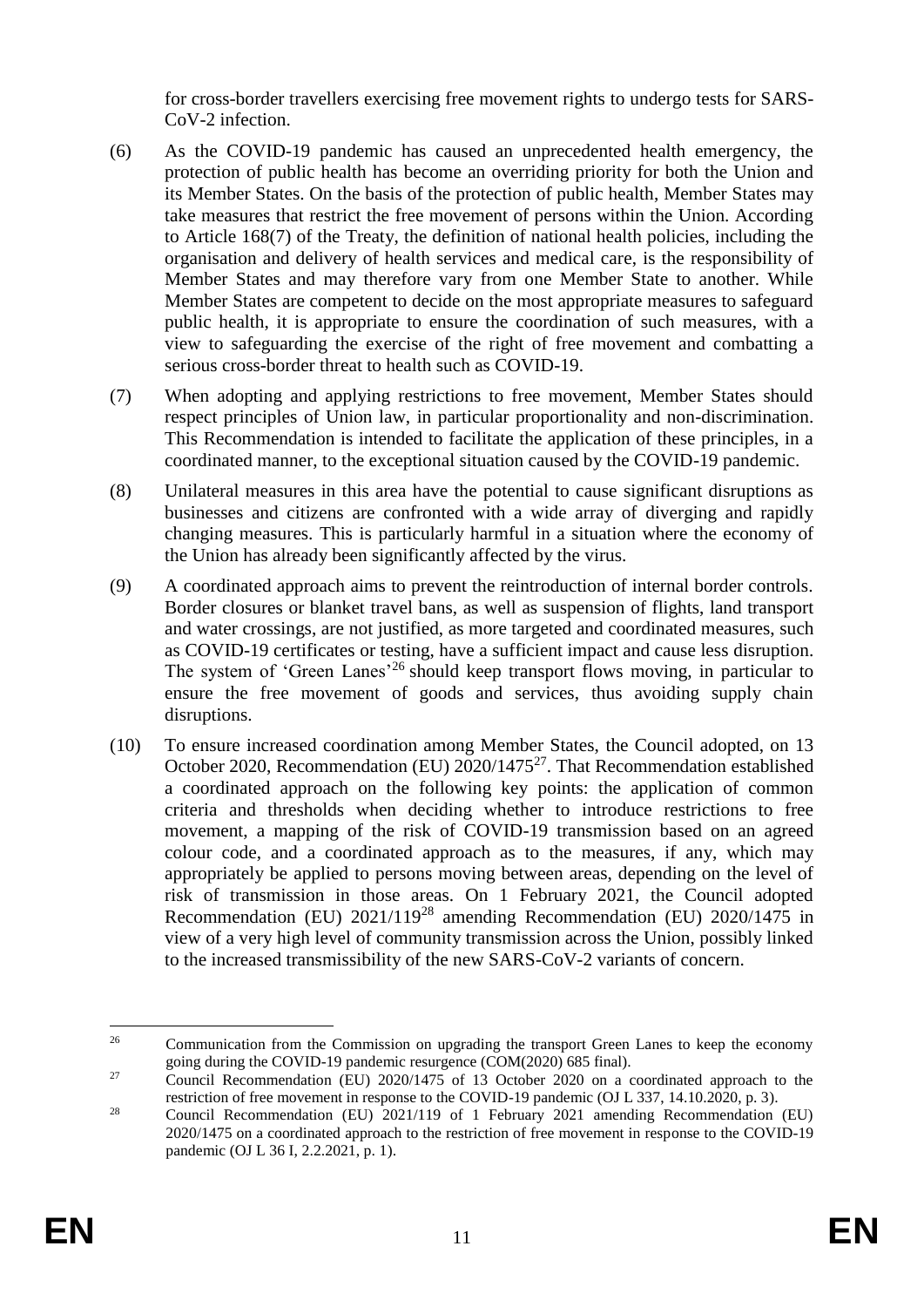- (11) On 14 June 2021, the European Parliament and the Council adopted Regulation (EU) 2021/953 on a framework for the issuance, verification and acceptance of interoperable COVID-19 vaccination, test and recovery certificates (EU Digital COVID Certificate) to facilitate free movement during the COVID-19 pandemic<sup>29</sup>. The framework was established to facilitate EU Digital COVID Certificate holders' exercise of their right to free movement during the COVID-19 pandemic. That Regulation is also to contribute to facilitating the gradual lifting of restrictions to free movement put in place by the Member States, in accordance with Union law, to limit the spread of SARS-CoV-2, in a coordinated manner.
- (12) Regulation (EU) 2021/953 started applying as of 1 July 2021. Since that date, vaccinated, tested or recovered persons have had a right to obtain an EU Digital COVID certificate following vaccination, test or recovery in a Member State. To make best use of the EU Digital COVID Certificate framework, the Council adopted, on 14 June 2021, Recommendation (EU) 2021/961<sup>30</sup> amending Recommendation (EU) 2020/1475.
- (13) Since June 2021, two important developments with an impact on free movement within the Union have taken place. First, vaccine uptake has increased significantly, with the cumulative uptake of full vaccination among the total Union population reaching more than 65% by 19 November  $2021^{31}$  compared to less than 30% when the latest amendment to Recommendation (EU) 2020/1475 and Regulation (EU) 2021/953 were adopted<sup>32</sup>. A significantly higher percentage of the population is thus better protected from falling seriously ill and dying from COVID-19 as a result of the currently available COVID-19 vaccines. Second, the rollout of the EU Digital COVID Certificate has progressed at rapid pace. By November 2021, Member States have issued more than 650 million EU Digital COVID Certificates. The EU Digital COVID Certificate is thus a widely available, reliable and accepted tool to facilitate free movement during the COVID-19 pandemic. The EU Digital COVID Certificate framework is not only used by the EU Member States, the three non-EU European Economic Area countries and Switzerland<sup>33</sup>, but also by 20 other third countries and territories, with more third countries expected to join in the future. At the same time, the epidemiological situation within the Union remains challenging, justifying the maintenance of measures aimed at protecting public health.
- (14) In view of these developments, the common approach set out in Council Recommendation (EU) 2020/1475 should be adapted further, as also requested by the European Council in its conclusions of 22 October 2021<sup>34</sup>. In particular, a person's COVID-19 vaccination, test or recovery status, as evidenced by an EU Digital COVID Certificate, should be the key determinant. As EU Digital COVID Certificates can be safely issued, verified and accepted, travellers in the possession of a valid EU Digital COVID Certificate should not be subject to additional restrictions to free movement,

<sup>&</sup>lt;u>.</u> <sup>29</sup> OJ L 211, 15.6.2021, p. 1.

<sup>&</sup>lt;sup>30</sup> Council Recommendation (EU) 2021/961 of 14 June 2021 amending Recommendation (EU) 2020/1475 on a coordinated approach to the restriction of free movement in response to the COVID-19 pandemic (OJ L 213I , 16.6.2021, p. 1).

<sup>&</sup>lt;sup>31</sup> <https://vaccinetracker.ecdc.europa.eu/public/extensions/COVID-19/vaccine-tracker.html#summary-tab><br>https://vaccinetracker.ecdc.europa.eu/public/extensions/COVID-19/vaccine-tracker.html#summary-tab

<sup>&</sup>lt;sup>32</sup> <https://vaccinetracker.ecdc.europa.eu/public/extensions/COVID-19/vaccine-tracker.html#uptake-tab><br>33 Commission Implementing Dacision (EU) 2021/1126 of 8 July 2021 attaliating the equivalence

<sup>33</sup> Commission Implementing Decision (EU) 2021/1126 of 8 July 2021 establishing the equivalence of COVID-19 certificates issued by Switzerland to the certificates issued in accordance with Regulation (EU) 2021/953 of the European Parliament and of the Council (OJ L 243, 9.7.2021, p. 49). <sup>34</sup> EUCO 17/21.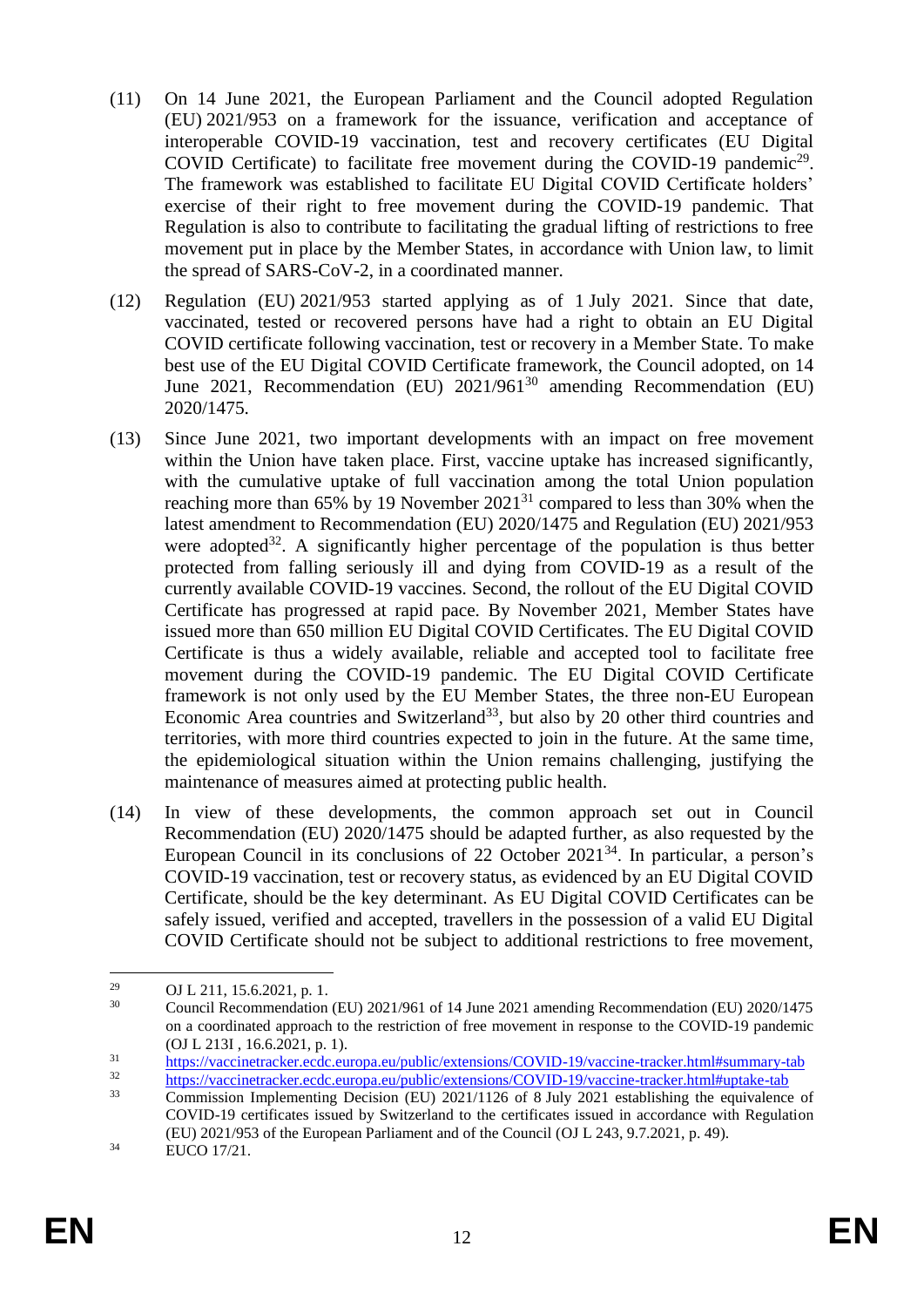such as further tests for SARS-CoV-2 infection. In particular, persons travelling within the Union should in principle not be required to undergo quarantine, given that it constitutes a significant restriction to free movement.

- (15) This is supported by recommendations issued by the WHO<sup>35</sup>, according to which fully vaccinated travellers, as well as travellers who have recovered from COVID-19 within the 6 months prior to travelling, should not be subject to additional restrictions. Persons who do not fall within these two categories should in principle be able to travel based on a negative test for SARS-CoV-2 infection.
- (16) To simplify free movement within the Union, it is necessary to set out a common understanding of the conditions that the three types of EU Digital COVID Certificates should meet in order to be accepted.
- (17) Vaccination certificates issued for a COVID-19 vaccine that has been granted a marketing authorisation pursuant to Regulation (EC) No 726/2004 of the European Parliament and of the Council<sup>36</sup> should be accepted once at least 14 days have passed since full vaccination. Persons who have received the second dose in a two-dose COVID-19 vaccine series, including where two doses of different COVID-19 vaccines have been administered according to national vaccination strategies, and persons who have received a single dose vaccine should be considered as fully vaccinated. Without prejudice to Member States' competence to set their vaccination strategies, a person having received a single dose of a two-dose COVID-19 vaccine that has been granted a marketing authorisation pursuant to Regulation (EC) No 726/2004 after having previously been infected with SARS-CoV-2 should also be considered, in the context of travel, as fully vaccinated, where it is indicated in the vaccination certificate that the vaccination course has been completed following the administration of one dose.
- (18) Most Member States have already announced or have already started to administer COVID-19 vaccine doses additional to the standard primary vaccination series, that is, the vaccination series intended to provide sufficient protection at an initial stage, notably extra doses to persons who may not have responded adequately to the primary vaccination series. Many Member States have also announced or have already started to administer booster doses for people who responded adequately to primary vaccination but show signs of waning immunity.
- (19) On 4 October 2021, the European Medicines Agency's Committee for Medicinal Products for Human Use concluded that an extra dose of the COVID-19 vaccines Comirnaty and Spikevax may be given to people with severely weakened immune systems, at least  $28$  days after their second dose<sup>37</sup>. The Committee also evaluated data for Comirnaty showing a rise in antibody levels when a booster dose is given approximately 6 months after the second dose in people from 18 to 55 years old. On the basis of this data, the Committee concluded that booster doses for Comirnaty may be considered at least 6 months after the second dose for people aged 18 years and older. On 25 October 2021, the Committee concluded that a booster dose of Spikevax

<sup>&</sup>lt;u>.</u> <sup>35</sup> WHO-2019-nCoV-Policy-Brief-Risk-based-international-travel-2021.1, available at: [https://www.who.int/publications/i/item/WHO-2019-nCoV-Policy-Brief-Risk-based-international](https://www.who.int/publications/i/item/WHO-2019-nCoV-Policy-Brief-Risk-based-international-travel-2021.1)[travel-2021.1](https://www.who.int/publications/i/item/WHO-2019-nCoV-Policy-Brief-Risk-based-international-travel-2021.1)

<sup>&</sup>lt;sup>36</sup> Regulation (EC) No 726/2004 of the European Parliament and of the Council of 31 March 2004 laying down Union procedures for the authorisation and supervision of medicinal products for human and veterinary use and establishing a European Medicines Agency (OJ L 136, 30.4.2004, p. 1).

<sup>37</sup> <https://www.ema.europa.eu/en/news/comirnaty-spikevax-ema-recommendations-extra-doses-boosters>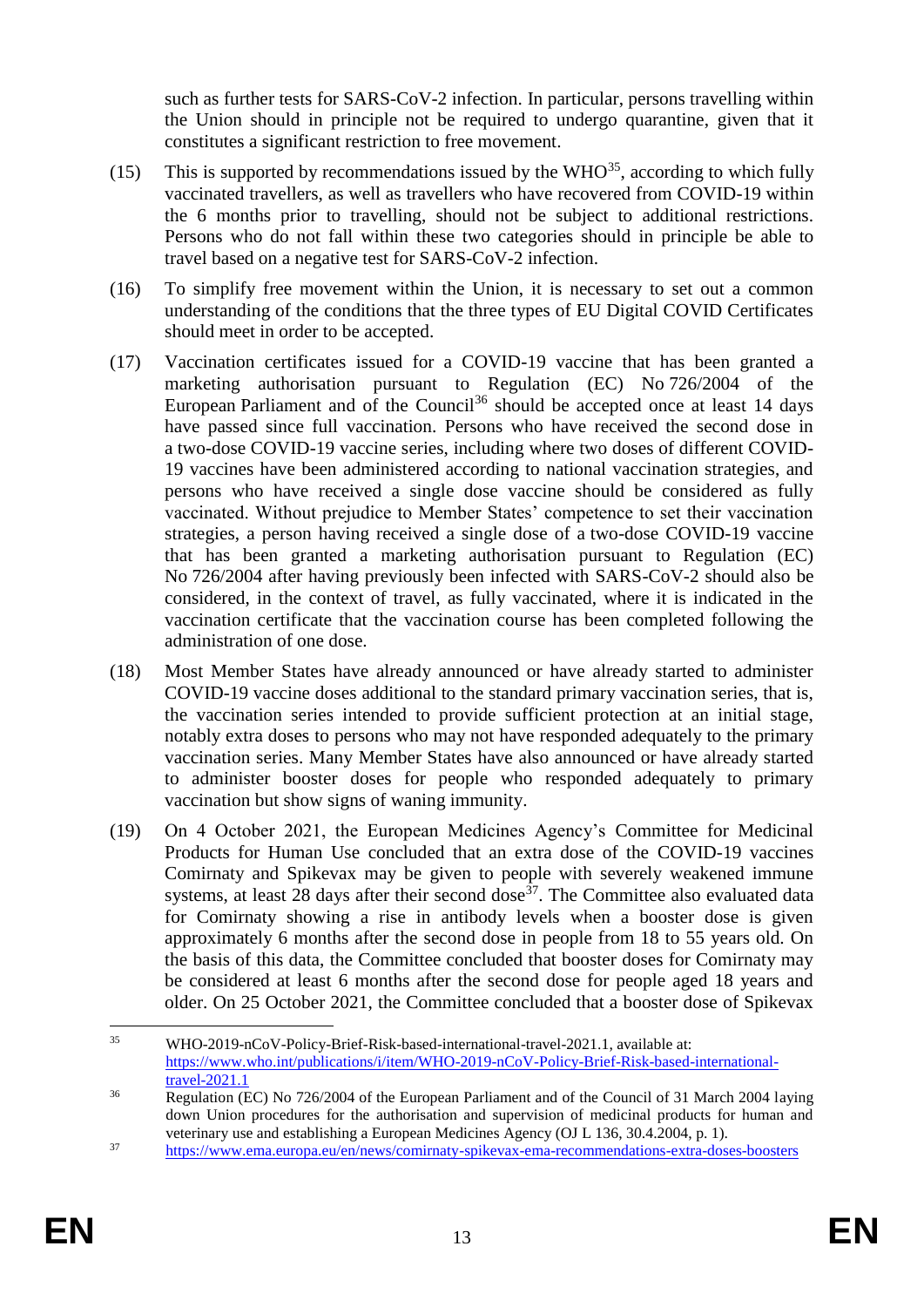may be considered in people aged 18 years and above. This follows data showing that a third dose of Spikevax given 6 to 8 months after the second dose led to a rise in antibody levels in adults whose antibody levels were waning. The booster dose consists of half the dose used for the primary vaccination schedule. As stated by the European Medicines Agency, public health bodies at national level may issue official recommendations on the use of booster doses, taking into account emerging effectiveness data and the limited safety data. The product information documents of Comirnaty<sup>38</sup> and Spikevax<sup>39</sup> have been updated accordingly to include these recommendations.

- (20) To avoid diverging, confusing or technically incompatible approaches among Member States, the Commission adopted, on 17 November 2021, Implementing Decision (EU) 2021/2014<sup>40</sup> setting out uniform rules for populating vaccination certificates referred to in point (a) of Article 3(1) of Regulation (EU) 2021/953 issued following the administration of additional COVID-19 vaccination doses.
- (21) In this context, the European Centre for Disease Prevention and Control published, on 24 November 2021, a Rapid Risk Assessment on assessing the current SARS-CoV-2 epidemiological situation, projections for the end-of-year festive season and strategies for response in the  $EU/EEA<sup>41</sup>$ . According to the European Centre for Disease Prevention and Control, EU/EEA countries should urgently consider a booster dose for those 40 years and over, targeting the most vulnerable and the elderly, and that countries could also consider a booster dose for all adults 18 years and older at least 6 months after completing their primary series to increase protection against infection due to waning immunity, which could potentially reduce the transmission in the population and prevent additional hospitalisations and death.
- (22) The currently available evidence regarding 'real world' vaccine effectiveness and the duration of protection shows that all Union-authorised vaccines are, for the moment, highly protective against COVID-19-related hospitalisation, severe disease and death, albeit with some evidence of a slight decrease in protection among older individuals and those with clinical risk factors for more severe disease.
- (23) In connection with the administration of booster doses, more and more Member States are adopting rules as to how long vaccination certificates issued following the primary vaccination series should be accepted, taking into account that the resulting protection from infection with COVID-19 appears to be waning over time. These rules either apply to domestic use-cases only, or also apply to the use of vaccination certificates for the purpose of travel. To avoid diverging and disruptive measures, it is necessary to establish, for the purpose of travel, a standard acceptance period for vaccination certificates.
- (24) This standard acceptance period for certificates issued following the completion of the primary vaccination series should be set at 9 months. This takes into account the

1

<sup>38</sup> [https://www.ema.europa.eu/en/documents/product-information/comirnaty-epar-product](https://www.ema.europa.eu/en/documents/product-information/comirnaty-epar-product-information_en.pdf)[information\\_en.pdf](https://www.ema.europa.eu/en/documents/product-information/comirnaty-epar-product-information_en.pdf)

<sup>39</sup> [https://www.ema.europa.eu/en/documents/product-information/spikevax-previously-covid-19-vaccine](https://www.ema.europa.eu/en/documents/product-information/spikevax-previously-covid-19-vaccine-moderna-epar-product-information_en.pdf)[moderna-epar-product-information\\_en.pdf](https://www.ema.europa.eu/en/documents/product-information/spikevax-previously-covid-19-vaccine-moderna-epar-product-information_en.pdf)

<sup>&</sup>lt;sup>40</sup> Commission Implementing Decision (EU) 2021/2014 of 17 November 2021 amending Implementing Decision (EU) 2021/1073 laying down technical specifications and rules for the implementation of the trust framework for the EU Digital COVID Certificate established by Regulation (EU) 2021/953 of the European Parliament and of the Council (OJ L 410, 18.11.2021, p. 180).

<sup>41</sup> <https://www.ecdc.europa.eu/en/publications-data/rapid-risk-assessment-sars-cov-2-november-2021>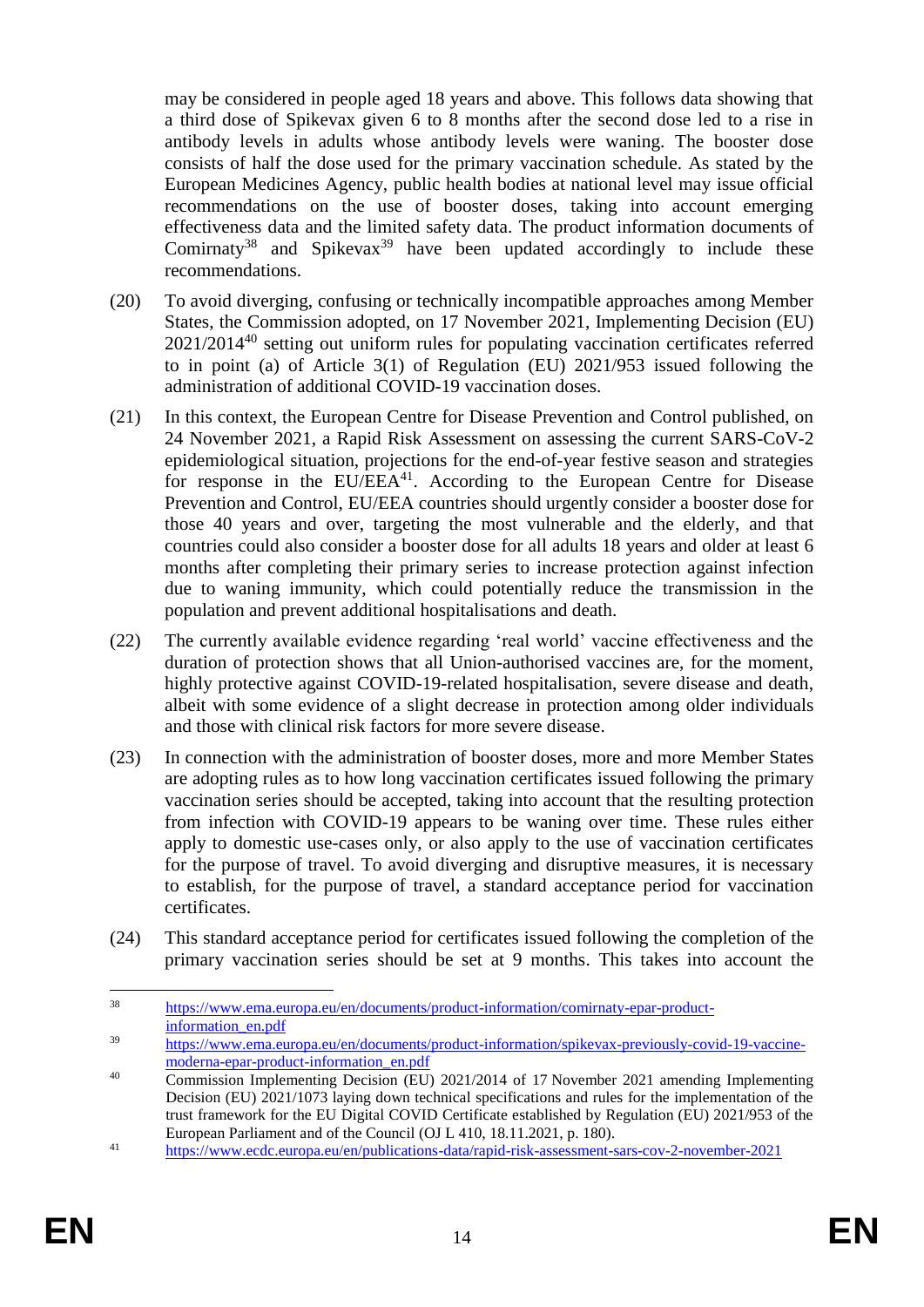guidance of ECDC regarding the administration of booster doses as of 6 months after completion of the primary vaccination series, and provides for an additional period of 3 months to ensure that national vaccination campaigns can adjust and citizens can have access to the administration of boosters. To ensure a coordinated approach, Member States should not accept vaccination certificates issued following the completion of the primary vaccination series if more than 9 months have passed since the administration of the dose indicated therein. Within this standard acceptance period, vaccination certificates that have been issued following the completion of the primary vaccination series should continue to be accepted by a Member State even if it is already administering additional doses.

- (25) Member States should immediately take all necessary steps to ensure access to ensure access to vaccination for those population groups whose previously issued vaccination certificates approach the limit of the standard acceptance period, with full regard for domestic decisions on prioritisation for different population groups in the vaccination roll-out in light of national policy and the epidemiological situation.
- (26) As reported by the European Centre for Disease Prevention and Control, the follow-up times after administration of the booster dose in the available studies are short, and further monitoring of data is needed to determine the duration of immunity following the booster dose against infection, mild disease and severe disease. As of yet, there are no studies expressly addressing the effectiveness of boosters on transmission of SARS-CoV-2 and therefore for now it is not possible to determine an acceptance period for boosters. However, the emerging data on their effectiveness on restoring a high protection against infection indicate that booster doses are also likely to have an important impact on limiting onward transmission and it can reasonably be expected that protection from booster vaccinations may last longer than that resulting from the primary series.
- (27) The Commission should be invited to monitor and to regularly re-evaluate the approach regarding the acceptance period to assess whether adaptations or changes might be needed on the basis of newly emerging scientific evidence including in relation to the acceptance period for certificates issued following the administration of a booster dose.
- (28) To simplify free movement within the Union, the standard validity periods for test certificates should be maintained. The sampling required for a molecular nucleic acid amplification test (NAAT) should, in order to be eligible, be carried out not more than 72 hours prior to arrival. A shorter validity period of not more than 48 hours is justified for rapid antigen tests listed in Annex I of the EU common list of COVID-19 rapid antigen tests agreed by the Health Security Committee $42$ .
- (29) Over the last couple of months, the clinical performance of rapid antigen tests has improved. In May 2021, the Technical Working Group on COVID-19 diagnostic tests established by the Health Security Committee<sup> $43$ </sup>, responsible for maintaining the EU common list of rapid antigen tests, put in place a more structured, coherent and swift procedure for updating the list. Moreover, on 21 September 2021, the Technical Working Group agreed on additional definitions and criteria that should be considered for independent validation studies assessing the clinical performance of rapid antigen

 $42$ <sup>42</sup> Available at[: https://ec.europa.eu/health/sites/default/files/preparedness\\_response/docs/covid-](https://ec.europa.eu/health/sites/default/files/preparedness_response/docs/covid-19_rat_common-list_en.pdf)19 rat common-list en.pdf

<sup>&</sup>lt;sup>43</sup> [https://ec.europa.eu/health/security/crisis-management/twg\\_covid-19\\_diagnostic\\_tests\\_en](https://ec.europa.eu/health/security/crisis-management/twg_covid-19_diagnostic_tests_en)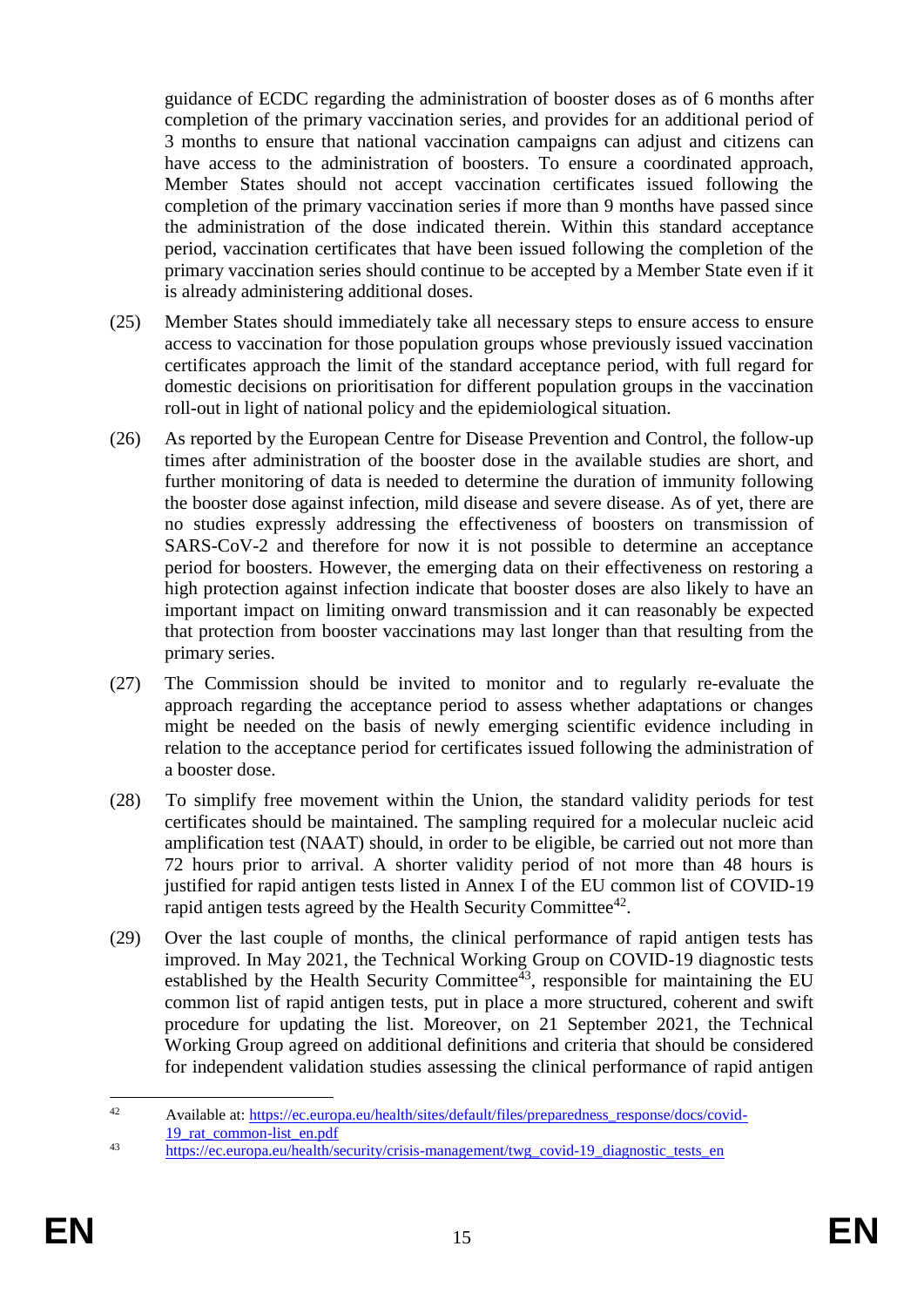tests for COVID-19 diagnosis. Only rapid antigen test results based on nasal, oropharyngeal and/or nasopharyngeal specimens should be valid for the issuance of test certificates in the EU Digital COVID Certificate format. The Technical Working Group agreed to exclude from the list rapid antigen tests solely based on alternative sample types such as saliva. Furthermore, neither pooled rapid antigen tests nor rapid antigen self-tests are included in the list, further increasing the likely consistency of the performance of the tests included. The seventh and latest update of the common list was agreed by the Health Security Committee on 10 November 2021. Given these improvements, all Member States should, for the purpose of travel, accept both test certificates issued following a NAAT and test certificates issued following a rapid antigen test featured in the EU common list.

- (30) In view of evidence supporting a recommendation that people who have recovered from laboratory-confirmed COVID-19 do not need additional travel-related testing for SARS-CoV-2 infection or travel-related self-isolation or quarantine at least within the first 180 days of the first positive NAAT test, holders of such recovery certificates should also be exempted from additional travel restrictions for that period.
- (31) The EU Digital COVID Certificate system offers the possibility for validation rules to be applied automatically to the certificates' datasets, ensuring that travel rules are applied quickly, reliably and predictably. To facilitate the application of EU Digital COVID certificate validation rules, Member States should make use of the standardised business rules processing functionality offered by the EU Digital COVID Certificate system<sup>44</sup>.
- (32) Since the adoption of Regulation (EU) 2021/953, the Commission has adopted several implementing acts establishing that COVID-19 certificates issued by a certain third country to Union citizens and their family members are to be considered as equivalent to certificates issued by Member States in accordance with that Regulation with a view to facilitating the free movement of their holders. Where this Recommendation makes reference to EU Digital COVID Certificates issued in line with Regulation (EU) 2021/953, this should be understood as also covering certificates issued to Union citizens and their family members covered by these implementing acts. To facilitate free movement, Member States should also be encouraged to issue EU Digital COVID Certificates pursuant to Article 8(1) of Regulation (EU) 2021/953 to persons covered by that provision having been vaccinated in third countries, in particular third countries the certificates of which are not covered by such implementing acts.
- (33) As stated in Article 3(6) of Regulation (EU) 2021/953, possession of an EU Digital COVID Certificate is not to be a precondition for exercising the right to free movement. Therefore, persons not in the possession of an EU Digital COVID Certificate should not be prevented from travelling, but could, if necessary, be required to undergo a test for SARS-CoV-2 infection prior to or after arrival to reduce the risk of imported infections.
- (34) This Recommendation covers the use of the EU Digital COVID Certificate to facilitate free movement within the Union during the COVID-19 pandemic. It neither prescribes nor prohibits the use of COVID-19 certificates for domestic purposes, such as access to events, venues or the workplace. As noted in Recital 48 of Regulation (EU) 2021/953, where a Member State decides to use EU Digital COVID Certificates for other purposes, the legal basis for such domestic uses has to be provided for in

 $44$ [https://ec.europa.eu/health/sites/default/files/ehealth/docs/eu-dcc\\_validation-rules\\_en.pdf](https://ec.europa.eu/health/sites/default/files/ehealth/docs/eu-dcc_validation-rules_en.pdf)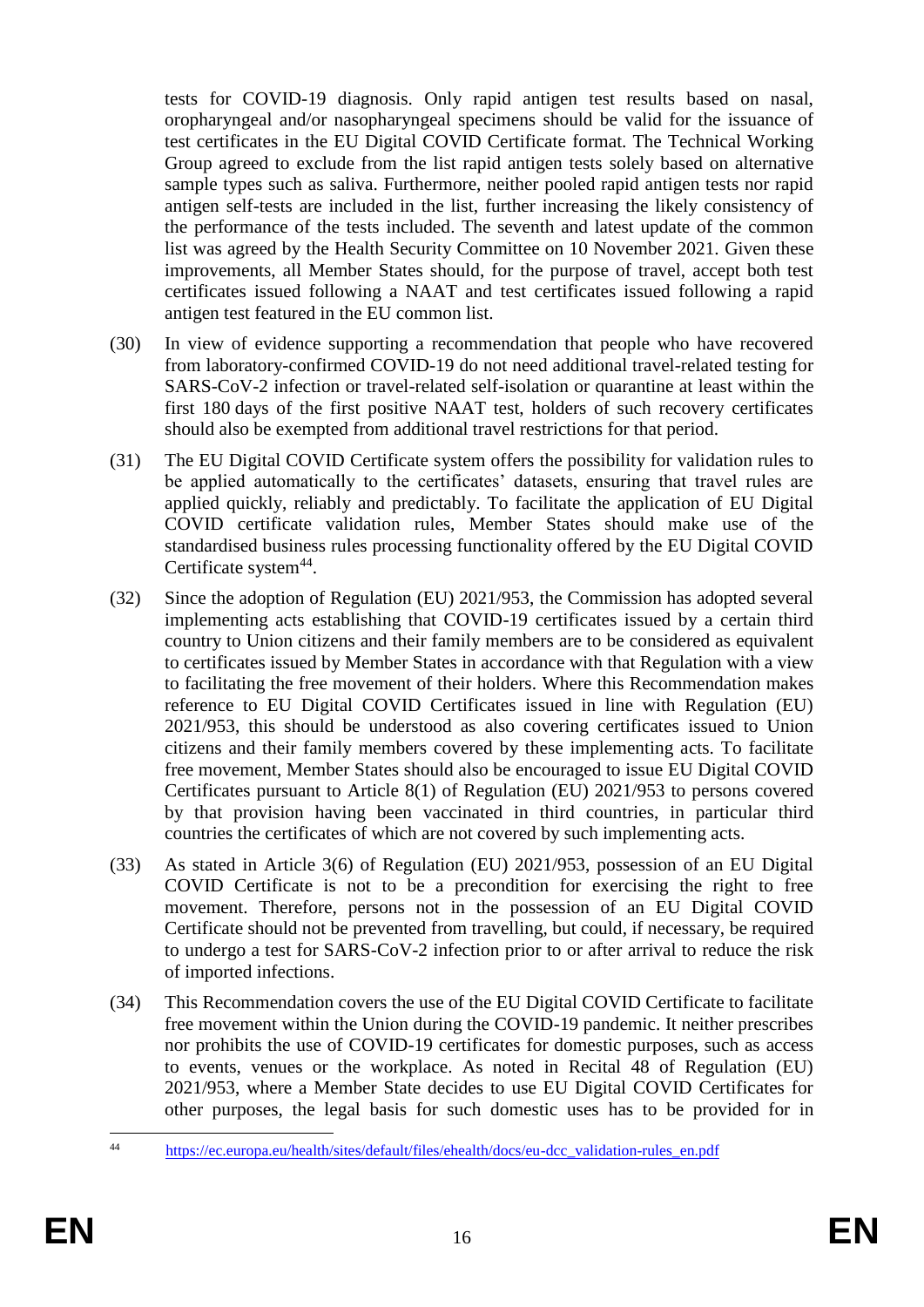national law, which has to comply, among other things, with data protection requirements. As noted in Recital 49 of Regulation (EU) 2021/953, where a Member State has established a system of COVID-19 certificates for domestic purposes, it should ensure that the EU Digital COVID Certificates can also be used and are fully accepted. This is to make sure that holders of such certificates going to another Member State in exercise of their right of free movement do not have to obtain an additional national certificate.

- (35) Given their specific situation or essential function, certain categories of travellers exercising their right of free movement should not be required to be in the possession of an EU Digital COVID Certificate. At the same time, this list could be more limited compared to Recommendation (EU) 2020/1475, given that many persons travelling for an essential function or need are already vaccinated. It should cover transport workers or transport service providers, patients travelling for imperative medical reasons, seafarers, persons who cross borders daily or frequently to go to work or school, visit close relatives, seek medical care, or to take care of loved ones, and children under the age of 12 years.
- (36) In view of the progress made in terms of vaccine uptake and the successful rollout of the EU Digital COVID Certificate, COVID-19 travel measures should be applied at the personal instead of the regional level, meaning that travellers exercising their right of free movement with a valid certificate should, in principle, not be subject to additional restrictions. At the same time, the traffic light map indicating the epidemiological situation at regional level should be maintained, as it is a useful and easily understandable tool for the public and Member States' authorities. The map's criteria and thresholds, as set out in Council Recommendation (EU) 2020/1475, should nevertheless be adapted in order to give greater emphasis to newly notified COVID-19 cases as the key criterion to approximate the risk of a traveller importing infections with SARS-CoV-2. This criterion should be weighted by the vaccine uptake in the same region, to take into account that vaccination reduces the risk of transmitting SARS-CoV-2. The resulting weighted rate should be assigned a colour-code using the thresholds of the risk assessment model developed by ECDC, except for regions with an insufficient testing rate. The specifics of the map should be included in an annex to the Recommendation. Using data provided by the Member States, the map should be published by the European Centre for Disease Prevention and Control on a weekly basis.
- (37) Given the limited risk of travellers arriving from areas where the virus is circulating at very low levels carrying the virus, they should, in line with the principles of necessity and proportionality, not be subject to any restrictions, and should thus also not be required to be in the possession of an EU Digital COVID Certificate or be tested for SARS-CoV-2 infection.
- (38) Particular attention should be paid to areas where the virus is circulating at very high levels, given the increased likelihood of imported cases from these areas, as well as the strain that prolonged periods of high case numbers can put on these areas' public healthcare systems. To mitigate these public health risks, Member States should advise against all non-essential travel to and from such areas. In addition, persons not in the possession of a vaccination or recovery certificate arriving from such areas should be required to undergo a test for SARS-CoV-2 infection prior to departure as well as undergo post-arrival quarantine/self-isolation. Exceptions for essential travellers, in particular for transport workers and transport service providers, should apply in order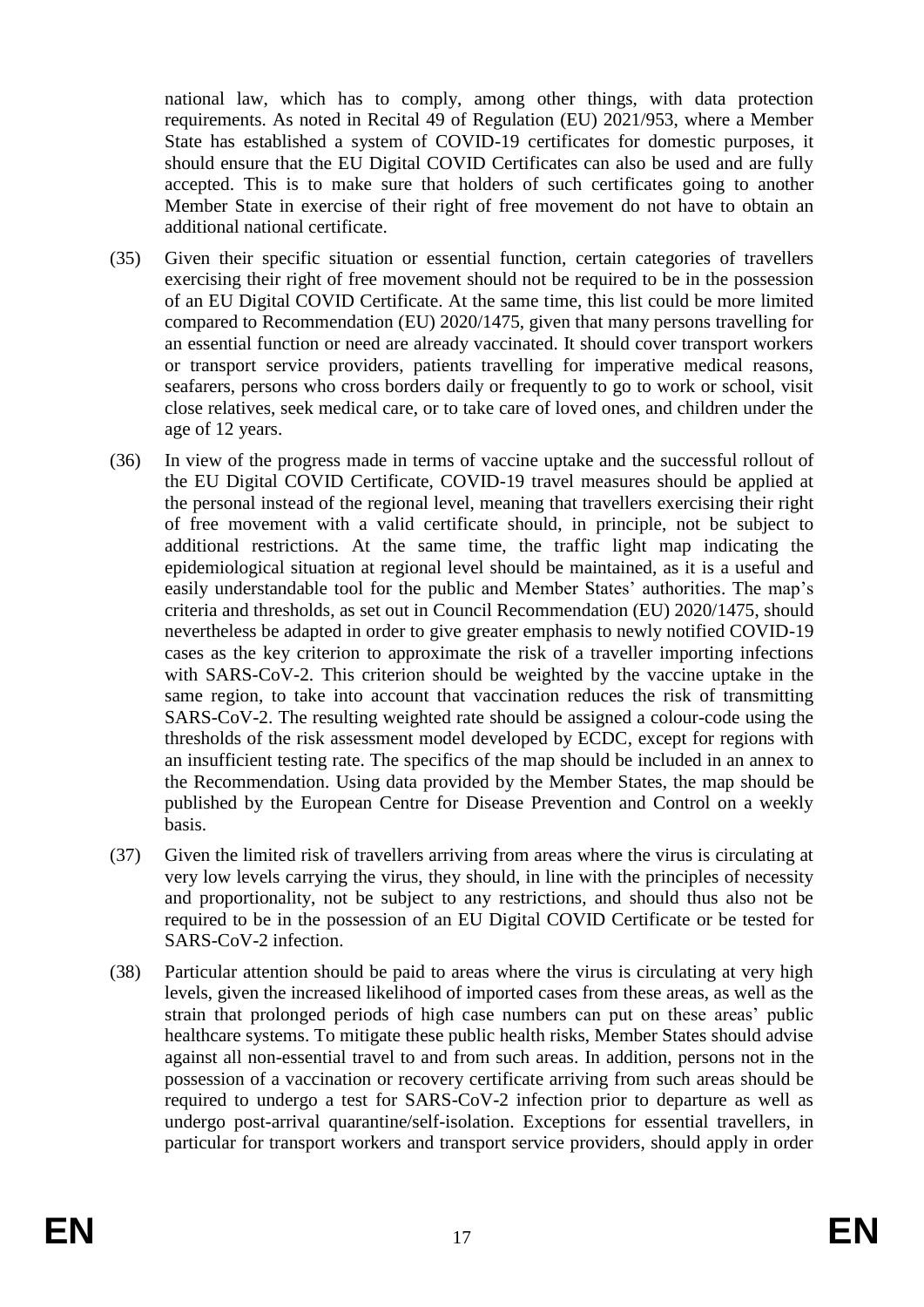to limit the disruption to the internal market and to preserve the functioning of the 'Green Lanes'.

- (39) To ensure unity of travelling families, children under the under the age of 12 years who are in the possession of a valid EU Digital COVID Certificate, be it a vaccination certificate, a test certificate, or a certificate of recovery, or a negative test for SARS-CoV-2 infection, should not be required to undergo travel-related quarantine/selfisolation. In addition, children under the age of 6 years should be exempt from the requirement to undergo travel-related quarantine/self-isolation or tests for SARS-CoV-2 infection.
- (40) The emergence of new SARS-CoV-2 variants remain a cause for concern and should be taken into account by Member States in the context of restrictions to free movement in response to the COVID-19 pandemic. The European Centre for Disease Prevention and Control regularly assesses new evidence on variants detected through epidemic intelligence, rules-based genomic variant screening, or other scientific sources<sup>45</sup>. This covers, in particular, variants of concern, for which clear evidence is available indicating a significant impact on transmissibility, severity and/or immunity that is likely to have an impact on the epidemiological situation in the EU/EEA, and variants of interest, for which evidence is available on genomic properties, epidemiological evidence or in-vitro evidence that could imply a significant impact on transmissibility, severity or immunity, realistically having an impact on the epidemiological situation in the EU/EEA. To provide an overview of the proportion of variants of concern and variants of interest in the EU/EEA together with sequencing volumes, the European Centre for Disease Prevention and Control is also publishing, on a weekly basis, maps and other data<sup>46</sup>. To obtain timely and accurate information on the emergence and circulation of SARS-CoV-2 variants of concern or interest, it is important that Member States maintain or attain a sufficiently high sequencing volume. Insufficient sequencing volume results in poor ability to detect circulating variants of concern before they have an impact on the overall epidemiological situation. At the same time, it is important that Member States take into account the differences in sequencing volume, so as not to discourage high levels of sequencing.
- (41) The SARS-CoV-2 variants 'Alpha' and 'Delta', the latter having become the dominant variant within the Union, have demonstrated the negative impact new SARS-CoV-2 variants can have on the epidemiological situation. While it may be very difficult to stop the spread of a variant once it has been detected within the Union, given their potential impact, it is nevertheless appropriate to establish an emergency brake procedure for a coordinated approach that aims to delay the spread of new variants within the Union. To ensure coordination among Member States, this should also apply to situations where Member States impose, in accordance with Union law, restrictions because the epidemiological situation in an area worsens quickly, in particular in areas already seriously affected.
- (42) As set out in Regulation (EU) 2021/953, where a Member State requires, in accordance with Union law, holders of the EU Digital COVID Certificate to undergo, after entry into its territory, quarantine or self-isolation or to be tested for SARS-CoV-2 infection, or if it imposes other restrictions on the holders of such certificates because, for example, the epidemiological situation in a Member State or in a region

 $45$ <sup>45</sup> <https://www.ecdc.europa.eu/en/covid-19/variants-concern><br>46 https://oxid10.equations-concernious-ande-guide  $\frac{1}{4}$ 

[https://covid19-country-overviews.ecdc.europa.eu/#4\\_EUEEA:\\_variants\\_of\\_concern](https://covid19-country-overviews.ecdc.europa.eu/#4_EUEEA:_variants_of_concern)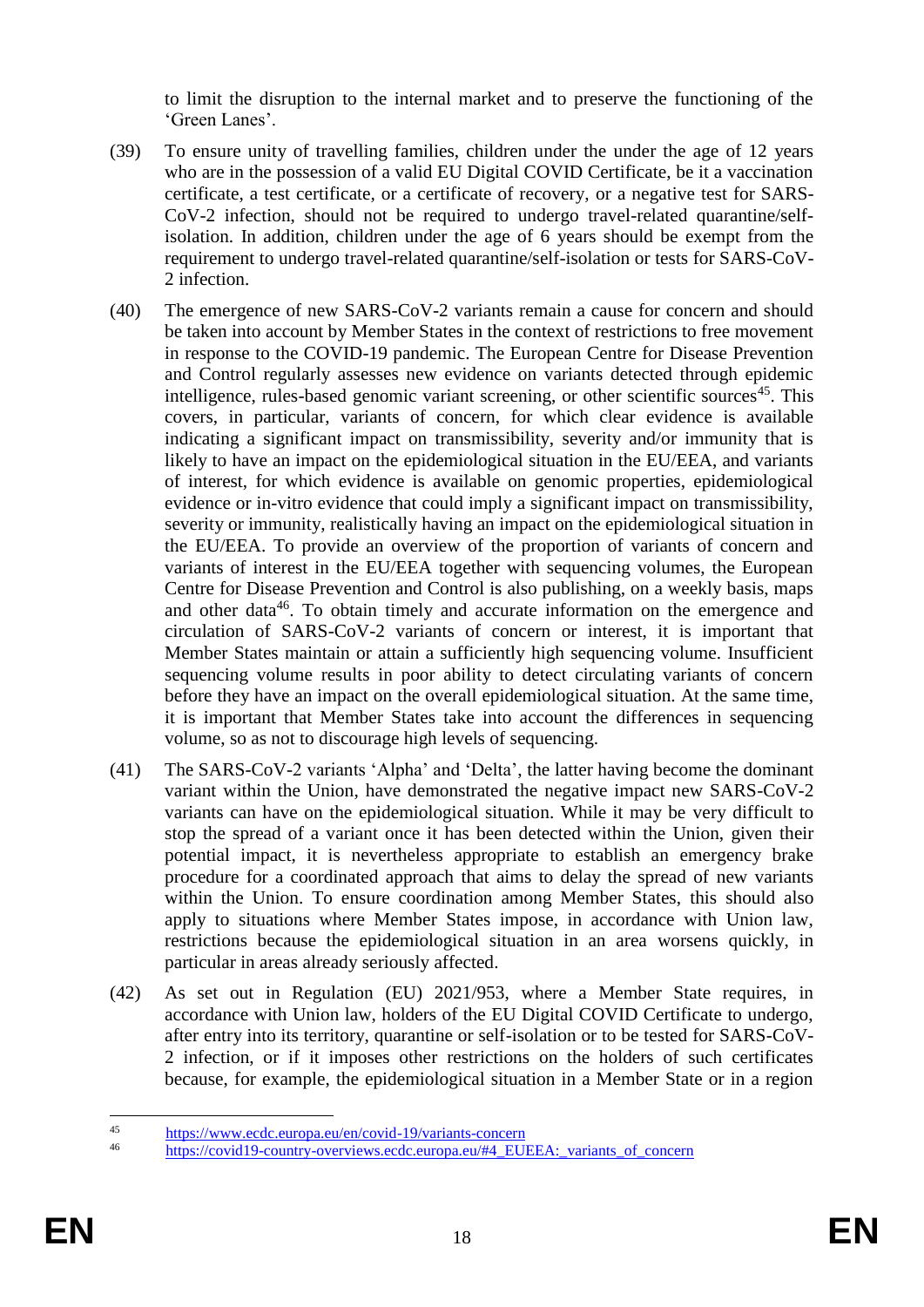within a Member State worsens quickly, in particular as a result of a SARS-CoV-2 variant of concern or interest, it is to inform the Commission and the other Member States accordingly, if possible 48 hours in advance of the introduction of such new restrictions. To that end, the Member State is to provide the reasons for and scope of such restrictions, specifying which certificate holders are subject to or exempt from such restrictions, and the date and duration of such restrictions, including to outline their compliance with the principles of proportionality and non-discrimination.

- (43) The emergency brake procedure could be triggered either by a Member State, based on the information to be submitted pursuant to Regulation (EU) 2021/953, or by the Commission, based on the regular assessment of new evidence on variants by the European Centre for Disease Prevention and Control. It may result in an agreement, based on a proposal by the Commission, to apply, for a limited period of time, additional restrictions on travel from the areas concerned, such as testing or quarantine/self-isolation requirements for travellers or both. The framework for the definition and assessment of criteria that could result in the triggering of public health interventions against variants of concern, currently being developed by the European expert group on SARS-CoV-2 variants<sup>47</sup>, should be taken into account once available.
- (44) To preserve the functioning of the 'Green Lanes', testing requirements imposed on transport workers and transport service providers as a result of the emergency brake being triggered should be limited to rapid antigen tests, and no quarantine/selfisolation should be required. Such testing requirements should not lead to transport disruptions. Should transport or supply chain disruptions occur, any such systematic testing requirements should lifted or repealed immediately.
- (45) Contact tracing remains a central pillar of the fight against the spread of the virus, especially in connection with the emergence of new variants. At the same time, effective and timely contact tracing is more challenging when it needs to be performed across borders and for high volumes of passengers travelling close to each other. To facilitate this, a common Digital Passenger Locator Form ('PLF')<sup>48</sup> has been developed, and Member States should be encouraged to make use of this common format to facilitate travel. Member States should also be encouraged to join the PLF Exchange Platform, established on the basis of Commission Implementing Decision (EU) 2021/858<sup>49</sup> , to enhance their cross-border contact tracing capabilities for all transport modes. The PLF exchange platform allows for the secure, timely and effective exchange of data between the competent authorities of the Member States, by enabling them to transmit information from their existing national digital PLF systems and relevant epidemiological information to other competent authorities in an interoperable and automatic manner.
- (46) Where PLFs are also used for purposes other than contact tracing, such as to determine whether an incoming traveller is to undergo a test for SARS-CoV-2 infection, failure to submit a PLF on time before arrival should not result in the traveller being denied of entry into the country concerned, as this would amount to a serious restriction of free

<sup>1</sup> <sup>47</sup> [https://ec.europa.eu/transparency/expert-groups-register/screen/expert](https://ec.europa.eu/transparency/expert-groups-register/screen/expert-groups/consult?lang=en&groupId=3791&fromMeetings=true&meetingId=27935)[groups/consult?lang=en&groupId=3791&fromMeetings=true&meetingId=27935](https://ec.europa.eu/transparency/expert-groups-register/screen/expert-groups/consult?lang=en&groupId=3791&fromMeetings=true&meetingId=27935)

<sup>48</sup> <https://www.euplf.eu/en/home/index.html><br>49 Commission Innelmentius Desision (EU)

<sup>49</sup> Commission Implementing Decision (EU) 2021/858 of 27 May 2021 amending Implementing Decision (EU) 2017/253 as regards alerts triggered by serious cross-border threats to health and for the contact tracing of passengers identified through Passenger Locator Forms (OJ L 188, 28.5.2021, p. 106).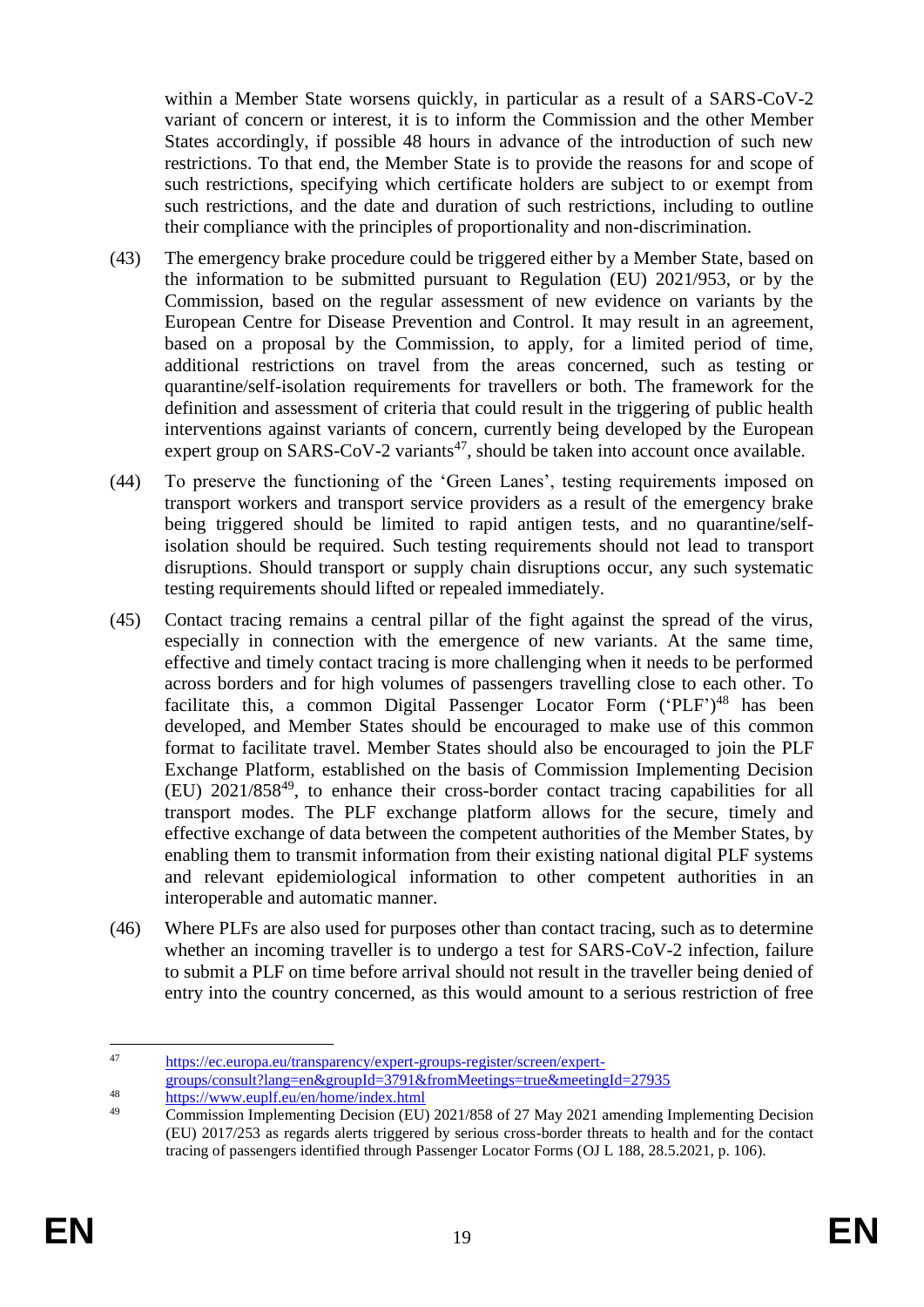movement. Where appropriate, such travellers could however be required to undergo other measures, such as a post-arrival test for SARS-CoV-2 infection.

- (47) Clear, timely and comprehensive information to the general public remains crucial to limit the impacts of any restrictions to free movement put in place, ensuring predictability, legal certainty and compliance by citizens. Member States should provide such information in a timely manner, including via the 'Re-open EU' web platform<sup>50</sup>. Member States should also be encouraged to provide, on 'Re-open EU', information on the domestic use of EU Digital COVID Certificates, given the relevance of such information to travellers from other Member States.
- (48) In view of the evolving epidemiological situation, and as more relevant scientific evidence becomes available, the Commission, supported by the European Centre for Disease Prevention and Control, should regularly review this Recommendation, and transmit its findings to the Council for its consideration, together with a proposal to amend the Recommendation, where necessary.
- (49) Given that this Recommendation adapts and further develops the common approach to facilitate safe free movement during the COVID-19 pandemic, Council Recommendation (EU) 2020/1475 should be replaced.
- (50) To allow for sufficient time for the coordinated approach set out in this Recommendation to be implemented, the Recommendation should apply as of 10 January 2022.
- (51) In line with the principle of proportionality, the mechanisms put in place by this Recommendation should be strictly limited in scope and time to restrictions adopted in response to this pandemic. At the latest when Regulation (EU) 2021/953 ceases to apply, this Recommendation should also cease to apply,

## HAS ADOPTED THIS RECOMMENDATION:

## **General Principles**

When adopting and applying measures to protect public health in response to the COVID-19 pandemic, Member States should coordinate their actions based on the following principles:

- 1. Any restrictions to the free movement of persons within the Union put in place to limit the spread of COVID-19 should be based on specific and limited public interest grounds, namely the protection of public health. It is necessary for such limitations to be applied in compliance with the general principles of Union law, in particular proportionality and non-discrimination. Any measures taken should thus not extend beyond what is strictly necessary to safeguard public health.
- 2. Any such restrictions should be lifted as soon as the epidemiological situation allows it.
- 3. Member States should ensure that any requirements imposed on citizens and businesses provide a concrete benefit to the public health efforts to combat the pandemic and do not create an undue and unnecessary administrative burden.
- 4. There may be no discrimination between Member States, for example by applying more generous rules to travel to and from a neighbouring Member State as compared to travel to and from other Member States in the same epidemiological situation.

<sup>50</sup> <https://reopen.europa.eu/en>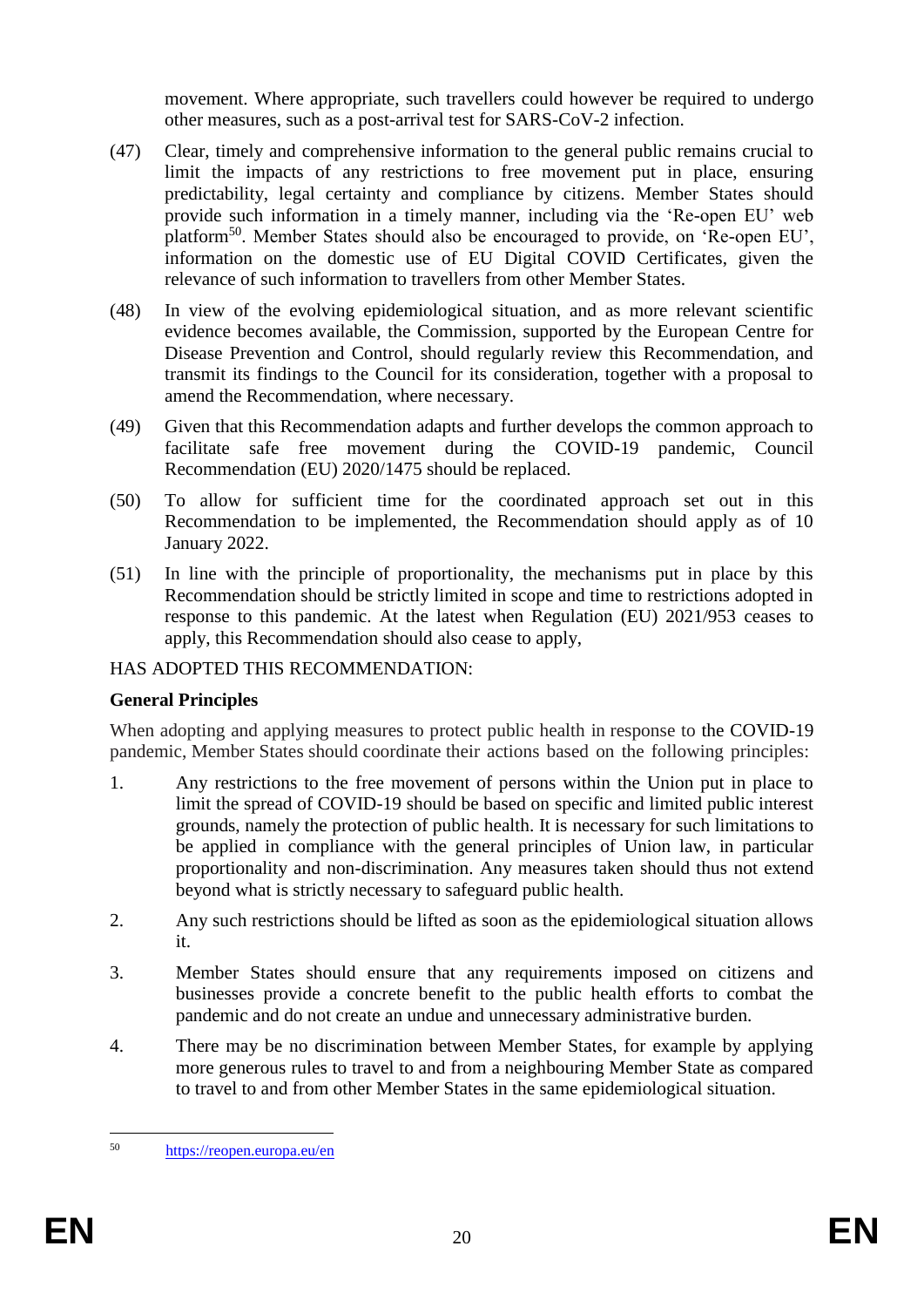- 5. Restrictions may not be discriminatory, that is, they should apply equally to returning nationals of the Member State concerned. Restrictions cannot be based on the nationality of the person concerned.
- 6. Member States should always admit their own nationals and Union citizens and their family members resident in their territory. Member States should in principle not refuse the entry of other persons travelling from other Member States, and should facilitate swift transit through their territories.
- 7. Member States should pay particular attention to the specificities of cross-border regions, outermost regions, exclaves and geographically isolated areas and the need to cooperate at local and regional level.
- 8. Member States should avoid disruptions to supply chains and essential travel and should keep transport flows moving in line with the system of 'Green Lanes' system.
- 9. Member States should regularly exchange information on all matters covered by the scope of this recommendation.
- 10. Restrictions should not take the form of prohibitions on the operation of certain transport services.

#### **Coordinated framework to facilitate safe free movement during the COVID-19 pandemic**

11. Travellers in the possession of a valid EU Digital COVID Certificate issued pursuant to Regulation (EU) 2021/953 meeting the conditions of point 12 should not be subject to additional restrictions to free movement. In particular, persons travelling within the Union should not be required to undergo quarantine.

In this context, the following derogations should apply to the first subparagraph:

- (a) the exemptions set out in point 16;
- (b) the exceptions set out in point 19(a) for arrivals from areas where the virus is circulating at very low levels and thus unlikely to result in significant level of imported cases;
- (c) additional measures set out in point 19(c) for arrivals from areas where the virus is circulating at very high levels and thus likely to result in a significant level of imported cases;
- (d) additional measures agreed pursuant to point 25 to delay the spread of new SARS-CoV-2 variants of concern or interest.
- 12. An EU Digital COVID Certificate should be accepted if its authenticity, validity and integrity can be verified and if it meets the following conditions:
	- (a) Vaccination certificates issued in line with Regulation (EU) 2021/953 for a COVID-19 vaccine covered by the first subparagraph of Article 5(5) of that Regulation and according to which at least 14 days have passed since full vaccination. Full vaccination should be understood as:
		- having received the second dose in a two-dose series;
		- having received a single-dose vaccine;
		- having received, in line with the vaccination strategy of the Member State of vaccination, a single dose of a two-dose vaccine after having previously been infected with SARS-CoV-2;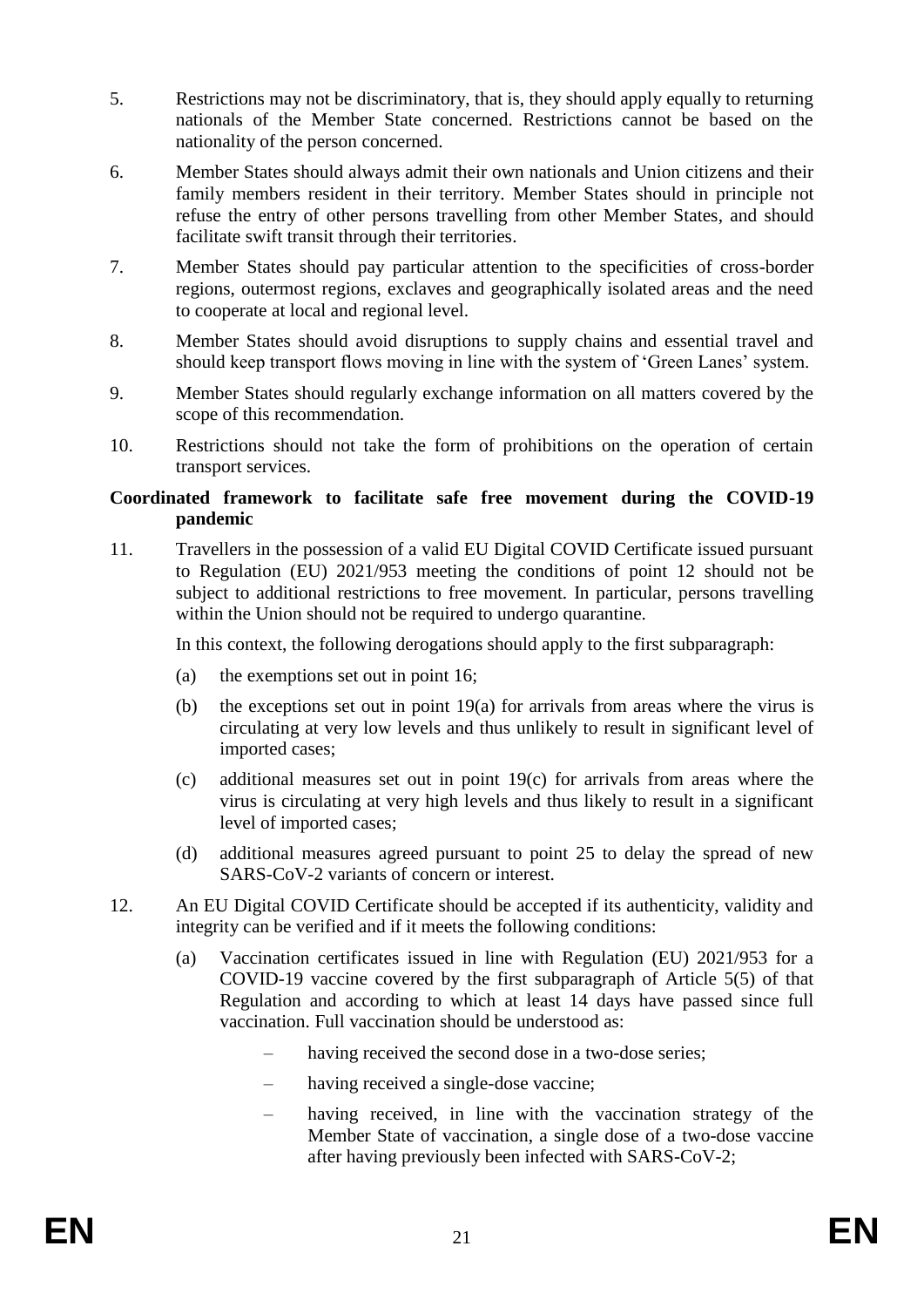having received an additional dose following the completion of the primary vaccination series;

provided that less than 9 months have passed since the date of vaccination indicated in the certificate, where the certificate was issued following the completion of the primary vaccination series.

Within the time-limit of 9 months, vaccination certificates issued following the completion of the primary vaccination series should, for the purpose of travel in exercise of free movement rights, continue to be accepted even if additional doses are administered in the Member States concerned.

Member States should ensure access to vaccination with booster doses for those population groups whose vaccination certificates approach the limit of the standard acceptance period.

Member States could also accept vaccination certificates issued in line with Regulation (EU) 2021/953 for COVID-19 vaccines covered by the second subparagraph of Article 5(5) of EU Digital COVID Certificate Regulation.

On the basis of further scientific evidence, the Commission should regularly reevaluate the approach set out in point (a).

- (b) Test certificates issued in line with Regulation (EU) 2021/953 indicating a negative test result obtained:
	- not more than 72 hours before arrival, in case of molecular nucleic acid amplification test (NAAT); or
	- not more than 48 hours before arrival, in case of a rapid antigen test (RAT) listed in the common and updated list of COVID-19 rapid antigen tests<sup>51</sup> established on the basis of the Council Recommendation of 21 January 2021<sup>52</sup>.

For the purpose of travel in exercise of free movement rights, Member States should accept both types of tests.

Member States should seek to ensure that test certificates are issued as soon as possible after the collection of the test sample.

- (c) Certificates of recovery issued in line with Regulation (EU) 2021/953 indicating that less than 180 days have passed since the date of the first positive NAAT result.
- 13. Member States should make use of the standardised business rules processing functionality offered by the EU Digital COVID Certificate system.
- 14. Where this Recommendation makes reference to EU Digital COVID Certificates issued in line with Regulation (EU) 2021/953, this should be understood as also covering certificates covered by an implementing act adopted pursuant to Article 3(10) or Article 8(2) of that Regulation issued by third countries to Union citizens

<sup>1</sup> <sup>51</sup> Available at: [https://ec.europa.eu/health/sites/default/files/preparedness\\_response/docs/covid-](https://ec.europa.eu/health/sites/default/files/preparedness_response/docs/covid-19_rat_common-list_en.pdf)19 rat common-list en.pdf

 $\overline{\text{Council Recommentation of 21 January 2021 on a common framework for the use and validation of 21.}$ rapid antigen tests and the mutual recognition of COVID-19 test results in the EU (OJ C 24, 22.1.2021, p. 1).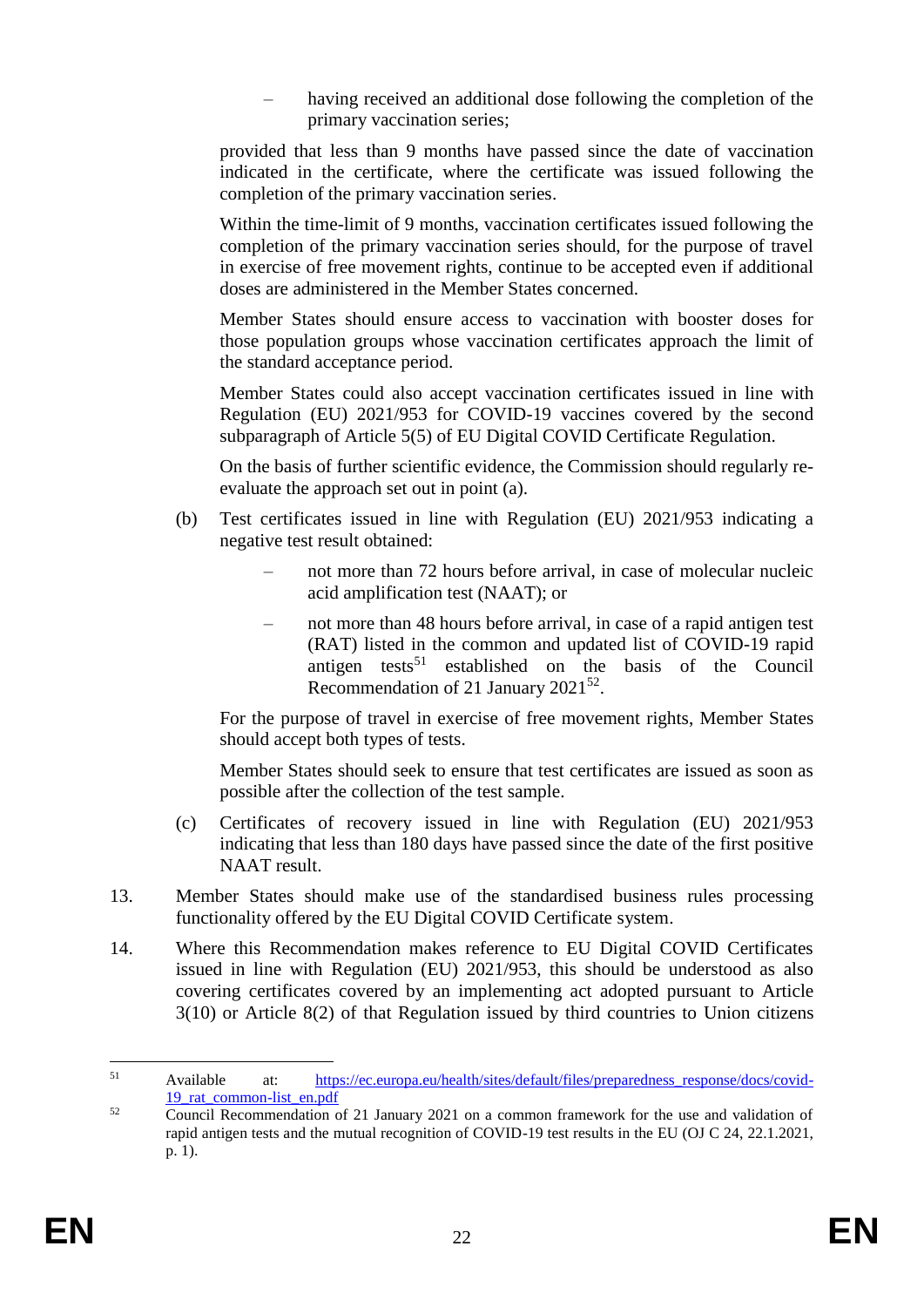and their family members. Member States are also encouraged to issue vaccination certificates pursuant to Article 8(1) of Regulation (EU) 2021/953.

15. Persons not in the possession of an EU Digital COVID Certificate issued in line with Regulation (EU) 2021/953 could be required to undergo an NAAT or RAT listed in the common and updated list prior to or after arrival.

## **Exemptions**

- 16. The following categories of travellers should not be required to be in the possession of a valid EU Digital COVID Certificate issued pursuant to Regulation (EU) 2021/953:
	- (a) the following types of travellers with an essential function or need, when exercising this essential function:
		- transport workers or transport service providers, including drivers and crew of freight vehicles carrying goods for use in the territory as well as those merely transiting;
		- patients travelling for imperative medical reasons;
		- seafarers.
	- (b) persons living in border regions and travelling across the border on a daily or frequent basis for the purposes of work, business, education, family, medical care or caregiving;
	- (c) children under the age of 12 years.

# **EU traffic light map and exceptions and additional measures based thereon**

17. Based on the data provided by the Member States, the European Centre for Disease Prevention and Control should publish a map of Member States, broken down by regions, indicating the potential risk of a person travelling from the region being infected with SARS-CoV-2 according to a traffic light system. This map should also include data from Iceland, Liechtenstein, Norway and, as soon as conditions allow<sup>53</sup>, the Swiss Confederation.

The traffic light map should be based on the criteria, thresholds and colour code set out in the Annex. The European Centre for Disease Prevention and Control should also continue to publish separate maps on other epidemiological indicators.

- 18. Each week, the European Centre for Disease Prevention and Control should publish updated versions of the maps and the underlying data.
- 19. The traffic light map should serve to provide the public and Member States' authorities with information as to the evolution of the epidemiological situation across the Union. In addition, Member States should, based on the traffic light map, apply the following measures:

<sup>53</sup> Subject to an agreement concluded between the EU and the Swiss Confederation on the cooperation on public health, including on the participation of the Swiss Confederation to the European Centre for Disease Prevention and Control according to Regulation (EC) No 851/2004 of the European Parliament and of the Council of 21 April 2004 establishing a European Centre for disease prevention and control (OJ L 142, 30.4.2004, p. 1).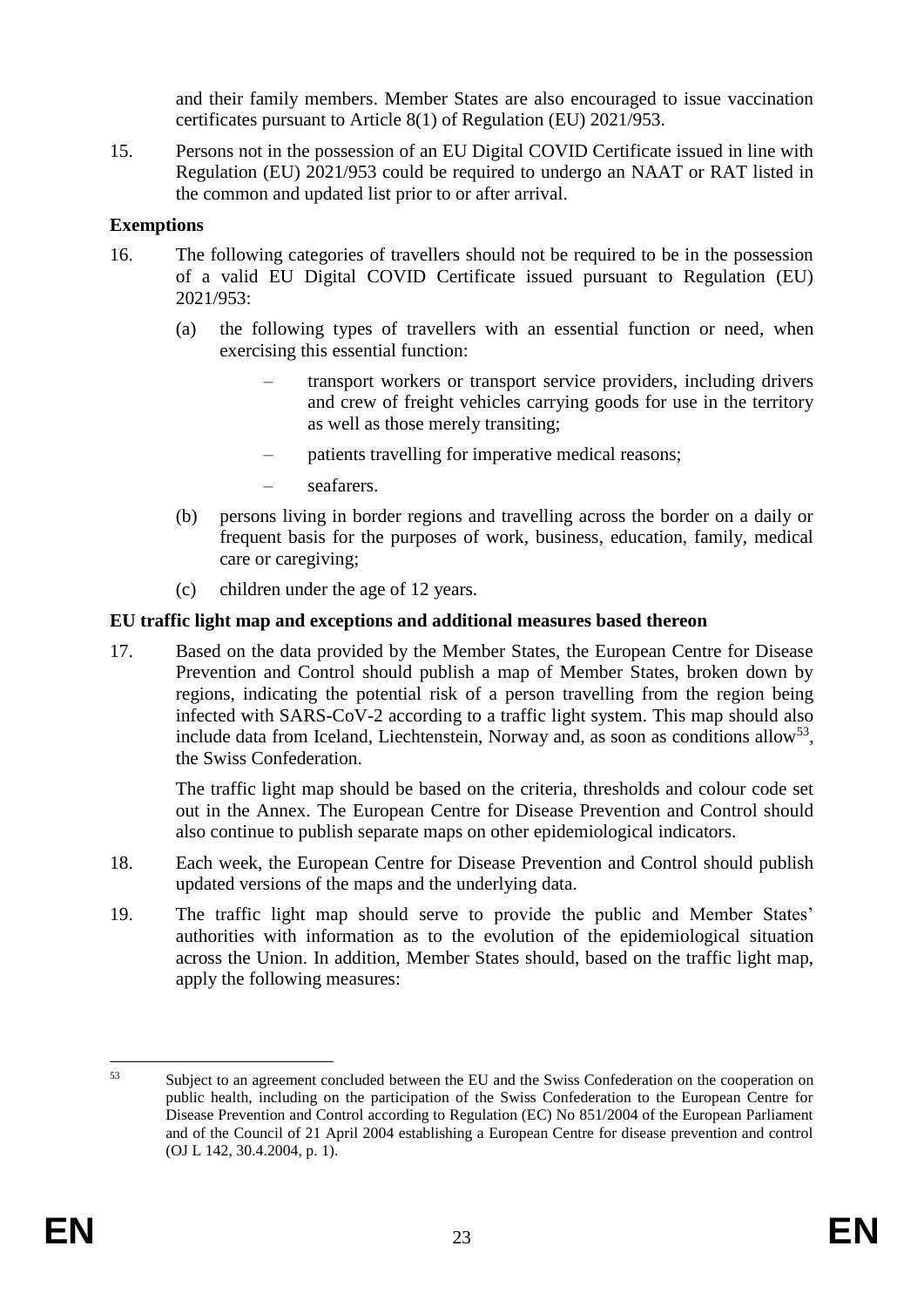- (a) persons travelling from areas classified as 'green' should not be required to be in the possession of a valid EU Digital COVID Certificate issued pursuant to Regulation (EU) 2021/953;
- (b) Member States should discourage all non-essential travel to and from areas classified as 'dark red';
- (c) persons not in the possession of a vaccination or recovery certificate arriving from areas classified as 'dark red' should be required to undergo an NAAT or RAT listed in the common and updated list prior to departure and to quarantine/self-isolate for ten days after arrival. Quarantine/self-isolation should end early if the person concerned undergoes, at the earliest on the fifth day after arrival, a test for SARS-CoV-2 infection that results in a negative test result.

Where such persons are covered by point  $16(a)$  or (b), they should not be required to undergo quarantine/self-isolation but may be required to be in the possession of a negative test certificate. By way of derogation, transport workers and transport service providers should not be required to undergo selfisolation/quarantine or be in the possession of a negative test certificate while exercising this essential function.

Children under the age of 12 years in the possession of a valid EU Digital COVID Certificate or a negative test for SARS-CoV-2 infection arriving from areas classified as 'dark red' should not be required to undergo quarantine/selfisolation. In addition, children under the age of 6 years should not be required to undergo travel-related quarantine/self-isolation or travel-related tests for SARS-CoV-2 infection.

#### **Addressing variants of concern or interest and emergency brake**

20. Member States should pay particular attention to the spread of new SARS-CoV-2 variants of concern or interest, especially variants that increase transmissibility or disease severity or affect vaccine efficacy. For this purpose, Member States should make use of the data and risk assessments published by the European Centre for Disease Prevention and Control on variants of concern or interest in the EU/EEA.

To support Member States, the European Centre for Disease Prevention and Control should continue to publish information and maps on SARS-CoV-2 variants of concern or interest, notably on sequencing volumes and variant distribution.

21. To obtain timely and accurate information on the emergence and circulation of SARS-CoV-2 variants of concern or interest, Member States should attain or maintain high sequencing volumes, ideally at a level that allows detection of variants accounting for 1% or less of circulating viruses.

Member States should, on a weekly basis, provide data on the results of the sequencing of SARS-CoV-2-positive cases and sequencing volume, including at regional level, to ensure that any measures can be targeted to those regions where they are strictly necessary.

22. Where a Member State requires travellers, including holders of EU Digital COVID Certificates, to undergo, after entry into its territory, quarantine/self-isolation or to be tested for SARS-CoV-2 infection, or if it imposes other restrictions on the holders of such certificates, in response to the emergence of a new SARS-CoV-2 variant of concern or interest, it should inform the Commission and the other Member States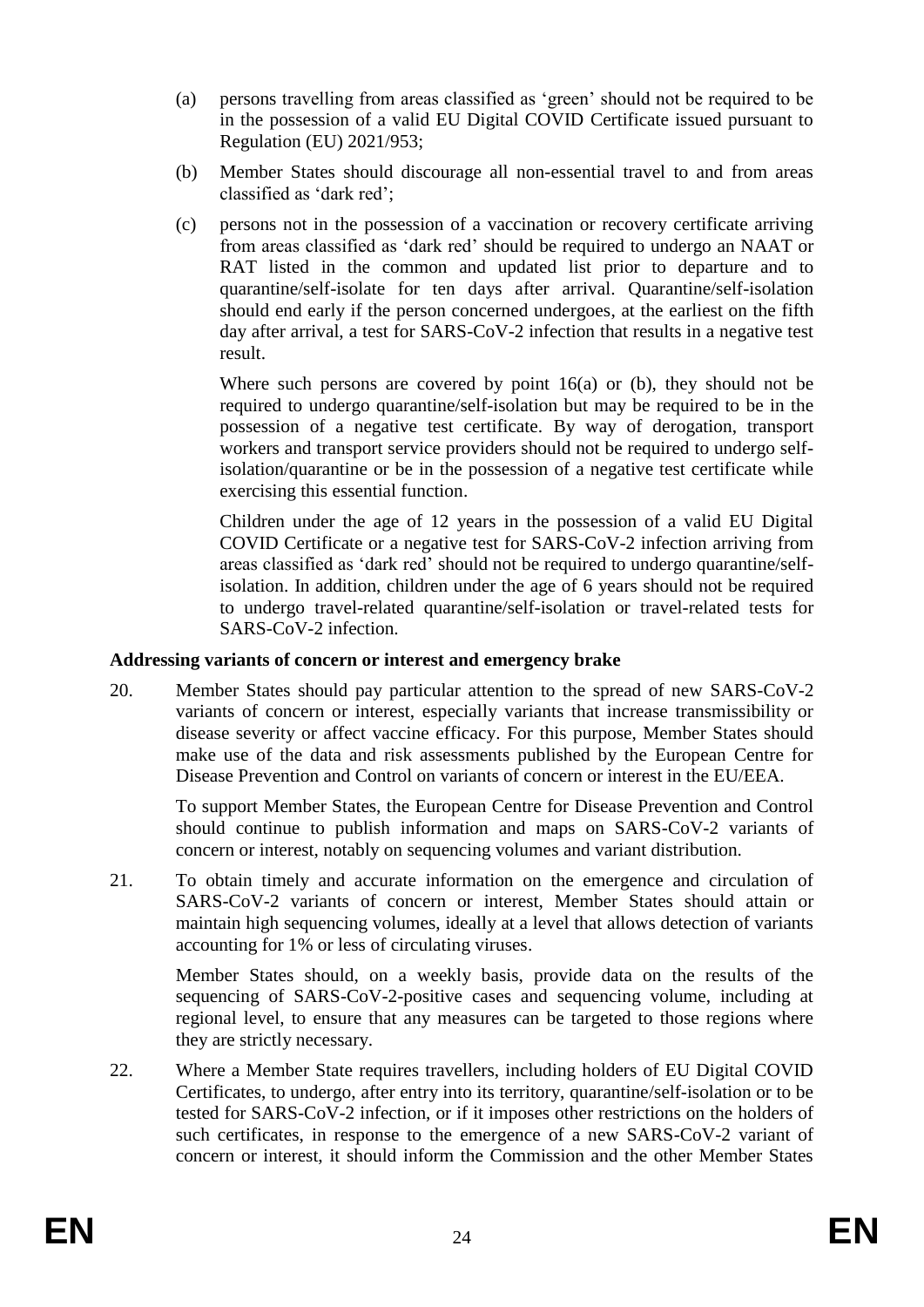accordingly, including by providing the information referred to in Article 11(2) of Regulation (EU) 2021/953. If possible, such information should be provided 48 hours in advance of the introduction of such new restrictions. Wherever possible, such measures should be limited to the regional level.

This should also apply to situations where a Member State imposes additional quarantine/self-isolation or test requirements, in accordance with Union law, because the epidemiological situation in a Member State or in an area within a Member State worsens quickly, in particular in areas already classified as 'dark red'. In this case, the information provided should clearly indicate why the additional measures are necessary and proportionate.

- 23. Where a Member State triggers the emergency brake and, as a result, requires transport workers and transport service providers to undergo a test for COVID-19 infection, rapid antigen tests should be used and no quarantine be required, which should not lead to transport disruptions. Should transport or supply chain disruptions occur, Member States should lift or repeal any such systematic testing requirements immediately in order to preserve the functioning of the 'Green Lanes'.
- 24. Based on the information provided in accordance with point 22, the Council, in close cooperation with the Commission and supported by the European Centre for Disease Prevention and Control, should review the situation in a coordinated manner. During such a coordination meeting, the Member State concerned should outline the reasoning for its measures.

The Commission, based on the regular assessment of new evidence on variants by the European Centre for Disease Prevention and Control, and, once available, the framework developed by the European expert group on SARS-CoV-2 variants, may also suggest a discussion within the Council on a new SARS-CoV-2 variant of concern or interest or on a rapidly deteriorating epidemiological situation in a Member State or in a region within a Member State.

- 25. During a discussion pursuant to point 24, the Commission, could, where necessary and as appropriate, propose that the Council agree on a coordinated approach regarding travel from the areas concerned that aims, in particular, to delay the spread of the variant within the Union, such as testing and/or quarantine/self-isolation requirements for travellers.
- 26. Any situation resulting in the adoption of measures pursuant to this point should be reviewed regularly. The Commission or Member States may suggest lifting the measures put in place in accordance with the coordinated approach on new SARS-CoV-2 variants of concern or interest.

## **Passenger Locator Form and contact tracing**

27. Member States could consider requiring persons travelling to their territory by means of collective transport modes with pre-assigned seat or cabin to submit Passenger Locator Forms ('PLF') in accordance with data protection requirements. For this purpose, Member States should make use of the common Digital Passenger Locator Form developed by the EU Healthy Gateways<sup>54</sup> and join the PLF Exchange Platform to enhance their cross- border contact tracing capabilities for all transport modes.

<sup>54</sup> <sup>54</sup> <https://www.euplf.eu/en/home/index.html>